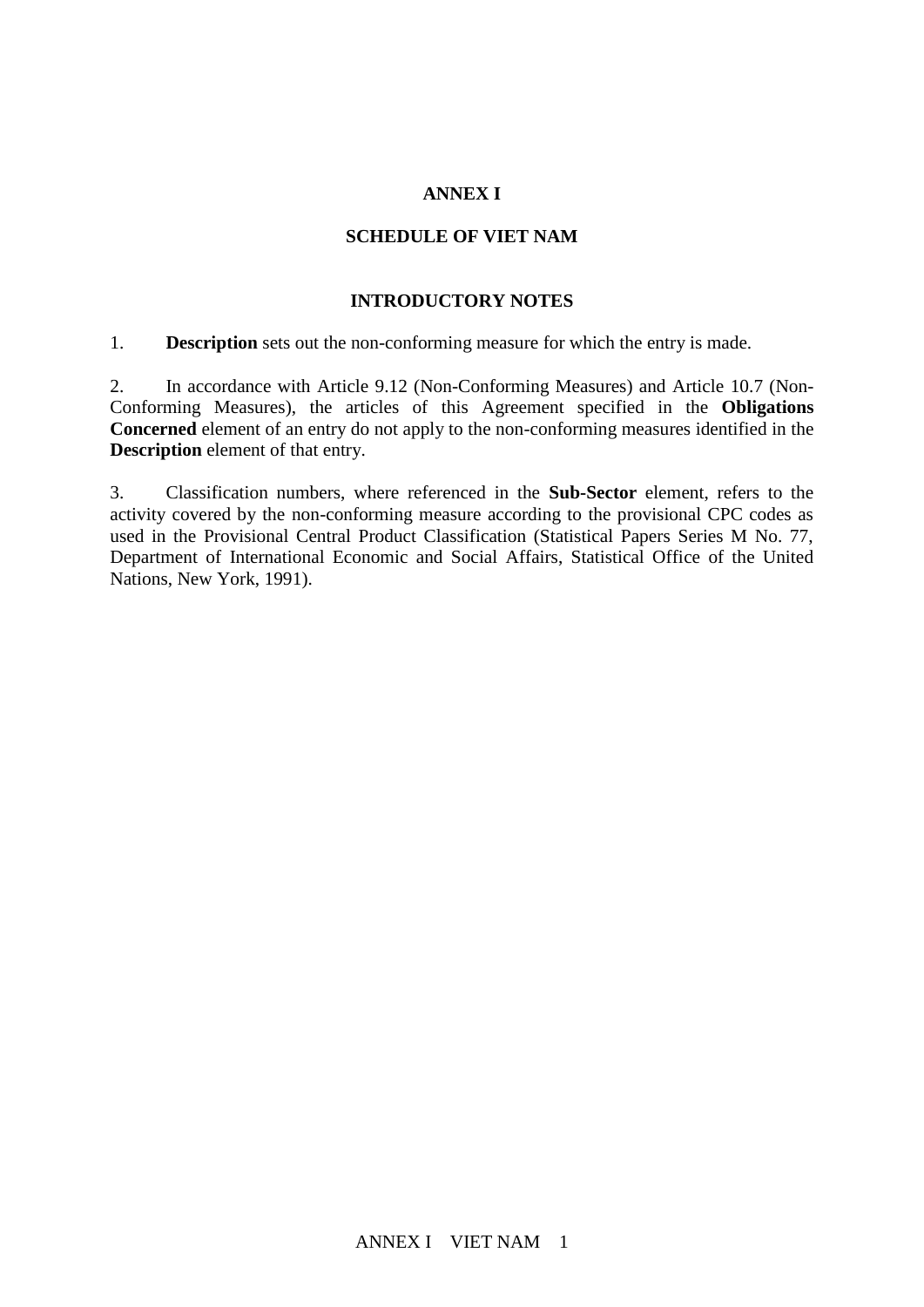| Sector:                       | <b>Professional Services</b>                                                                                                                                                                                                                        |                                                                                                                                            |  |
|-------------------------------|-----------------------------------------------------------------------------------------------------------------------------------------------------------------------------------------------------------------------------------------------------|--------------------------------------------------------------------------------------------------------------------------------------------|--|
| <b>Sub-Sector:</b>            | Legal Services (CPC 861)                                                                                                                                                                                                                            |                                                                                                                                            |  |
| <b>Obligations Concerned:</b> |                                                                                                                                                                                                                                                     | National Treatment (Article 9.4 and Article 10.3)                                                                                          |  |
| <b>Level of Government:</b>   | Central                                                                                                                                                                                                                                             |                                                                                                                                            |  |
| <b>Measures:</b>              |                                                                                                                                                                                                                                                     | Law No 20/2012/QH13 amending the Law on Lawyers No.<br>65/2006/QH11 dated 29 June 2006                                                     |  |
| <b>Description:</b>           | <b>Investment and Cross-Border Trade in Services</b><br>Foreign lawyers organisations <sup>1</sup> and foreign lawyers may provide<br>legal services in Viet Nam, through the following forms:<br>branches of foreign lawyers organisations;<br>(a) |                                                                                                                                            |  |
|                               |                                                                                                                                                                                                                                                     |                                                                                                                                            |  |
|                               | (b)                                                                                                                                                                                                                                                 | wholly foreign limited liability law firm;                                                                                                 |  |
|                               | (c)                                                                                                                                                                                                                                                 | joint venture limited liability law firm; and                                                                                              |  |
|                               | (d)                                                                                                                                                                                                                                                 | partnerships between foreign lawyer<br>l od kfp qfl kp ka S fbq j pi m odkbope fmp                                                         |  |
|                               |                                                                                                                                                                                                                                                     | These entities are not allowed to:                                                                                                         |  |
|                               | (i)                                                                                                                                                                                                                                                 | participate in legal proceedings in the capacity<br>of defenders or representatives of their clients<br>before the courts of Viet Nam; and |  |
|                               | (ii)                                                                                                                                                                                                                                                | participate in legal documentation and<br>certification services <sup>2</sup> of the laws of Viet Nam.                                     |  |

 $\frac{1}{1}$ d obfdk i boplod kfp qflk fp klod kfp qflk lamo qfpfkd i bopbpq ifpebafk k ljjbo fi corporate form in a foreign country (including firms, companies, corporations, etc.) by one or more foreign lawyers or law firms.

 $^2$  Clodobopto beqfkq) ibd ial rjbkqoflk ka beofef oflk pbosfbp fk irabklqo pbosfbp kaloepbo services as provided in Vietnamese law, but do not include commercial contracts and business charters. Drafting on such matters as commercial contracts and business charters may be conducted by Vietnamese lawyers working in foreign lawyer organisations.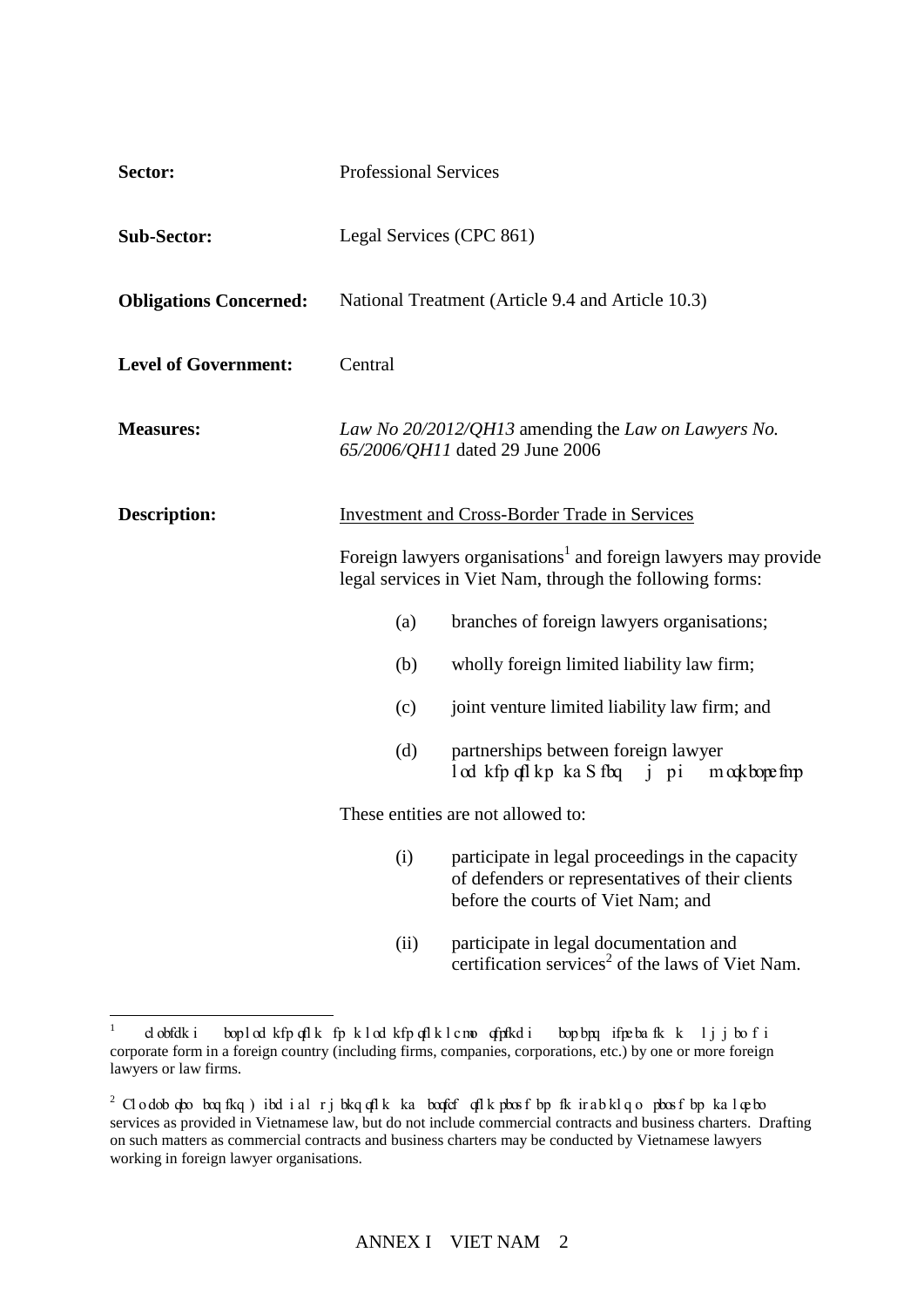Foreign lawyers practising law in Viet Nam are not permitted to advise on Vietnamese law unless they have graduated from a Vietnamese law college and satisfy requirements applied to like Vietnamese lawyers. They are not allowed to defend or represent clients before the courts of Viet Nam.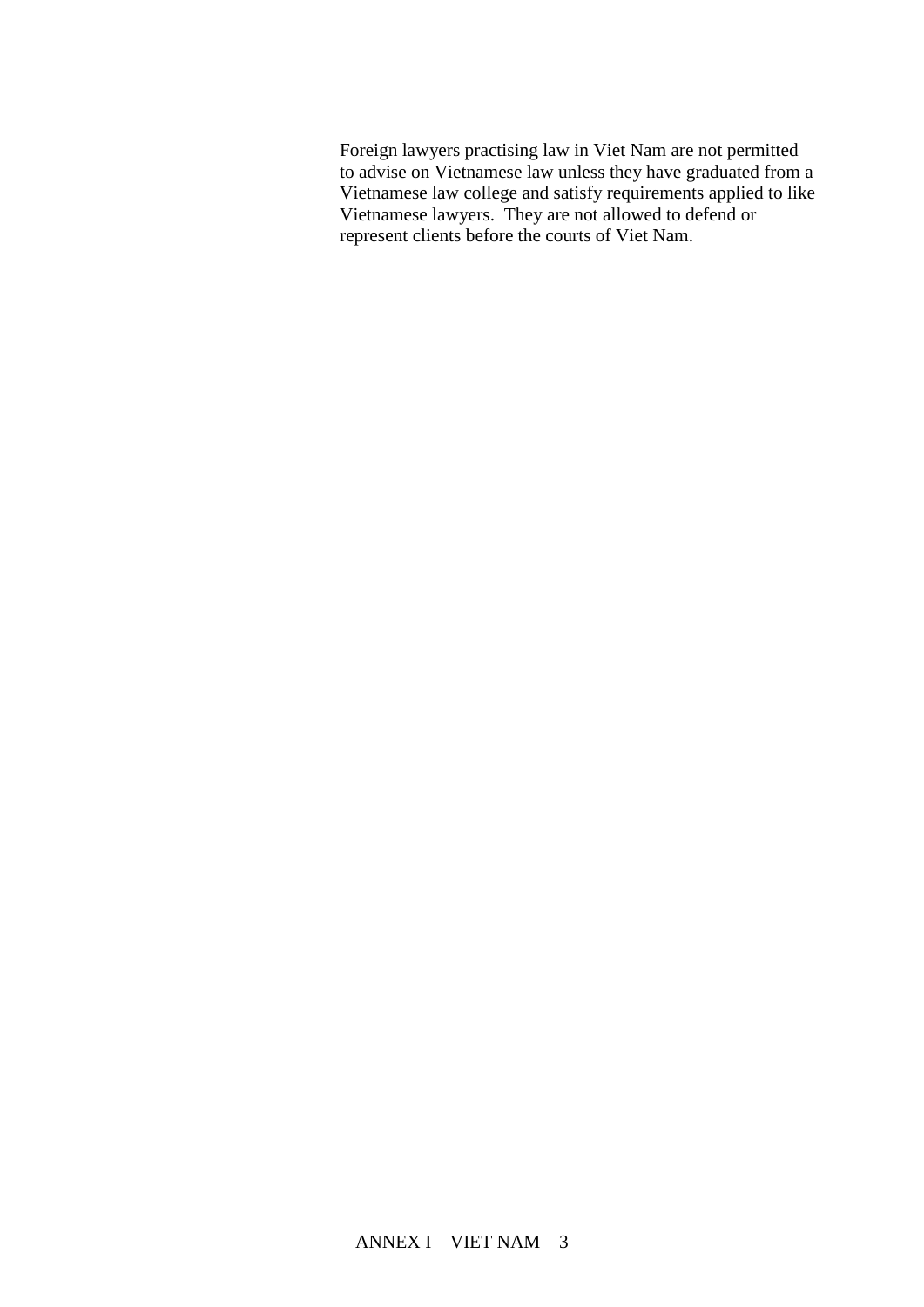| Sector:                       | <b>Professional Services</b>                                                                                                                    |
|-------------------------------|-------------------------------------------------------------------------------------------------------------------------------------------------|
| <b>Sub-Sector:</b>            | Auditing services (CPC 862)                                                                                                                     |
| <b>Obligations Concerned:</b> | Local Presence (Article 10.6)                                                                                                                   |
| <b>Level of Government:</b>   | Central                                                                                                                                         |
| <b>Measures:</b>              | <i>Decree No. 17/2012/ND-CP</i> dated 13 March 2012                                                                                             |
| <b>Description:</b>           | Cross-Border Trade in Services                                                                                                                  |
|                               | Foreign services suppliers are not permitted to supply auditing<br>services unless they meet the requirements of local presence in<br>Viet Nam. |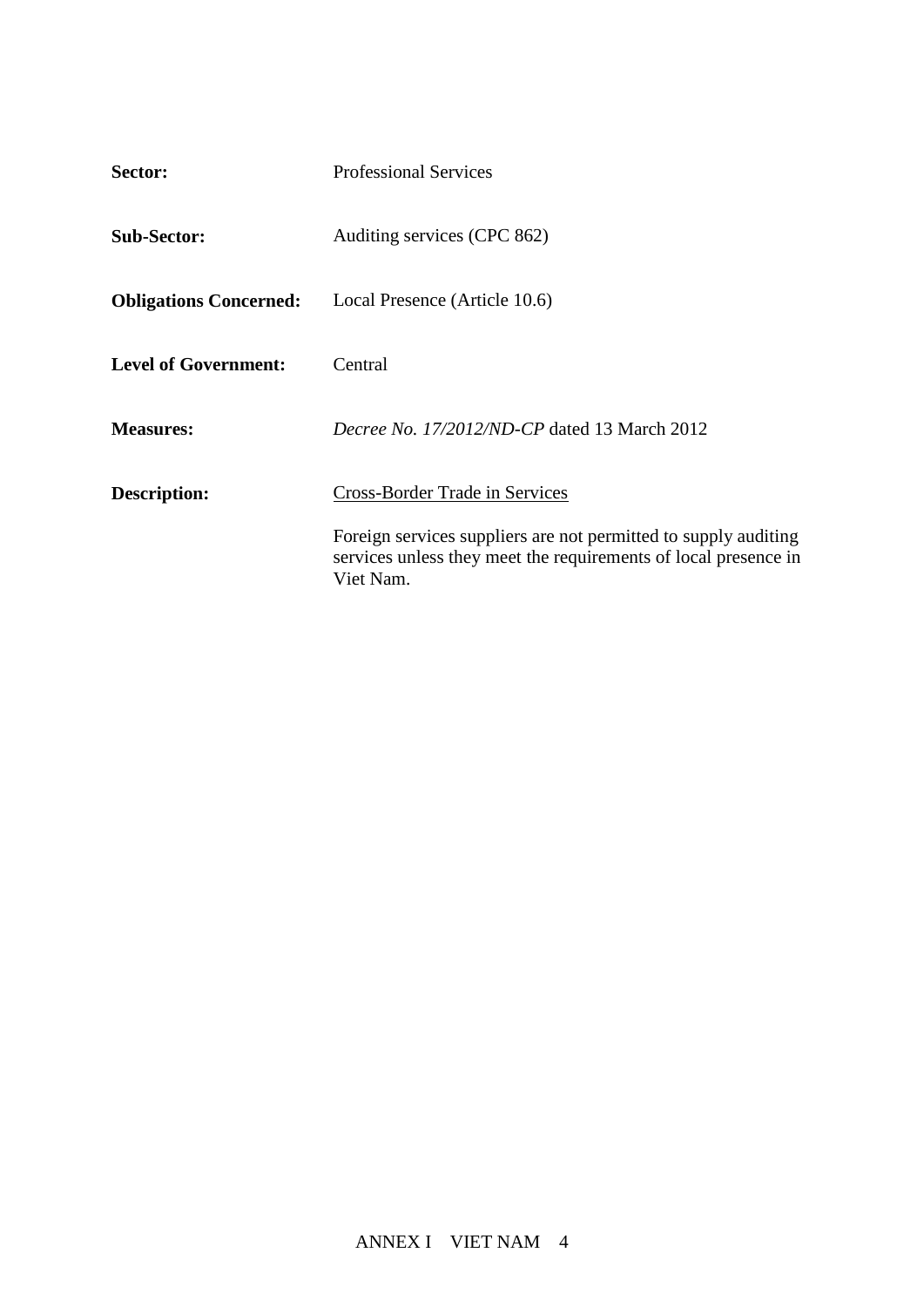| Sector:                       | <b>Professional Services</b>                                                                                                                                                                |
|-------------------------------|---------------------------------------------------------------------------------------------------------------------------------------------------------------------------------------------|
| <b>Sub-Sector:</b>            | Veterinary services (CPC 932)                                                                                                                                                               |
| <b>Obligations Concerned:</b> | National Treatment (Article 9.4)                                                                                                                                                            |
| <b>Level of Government:</b>   | Central                                                                                                                                                                                     |
| <b>Measures:</b>              | Administrative measures                                                                                                                                                                     |
| Description:                  | Investment                                                                                                                                                                                  |
|                               | Foreign investment to supply veterinary services may not be.<br>permitted in Viet Nam unless such services are supplied by<br>natural persons in the form of private professional practice. |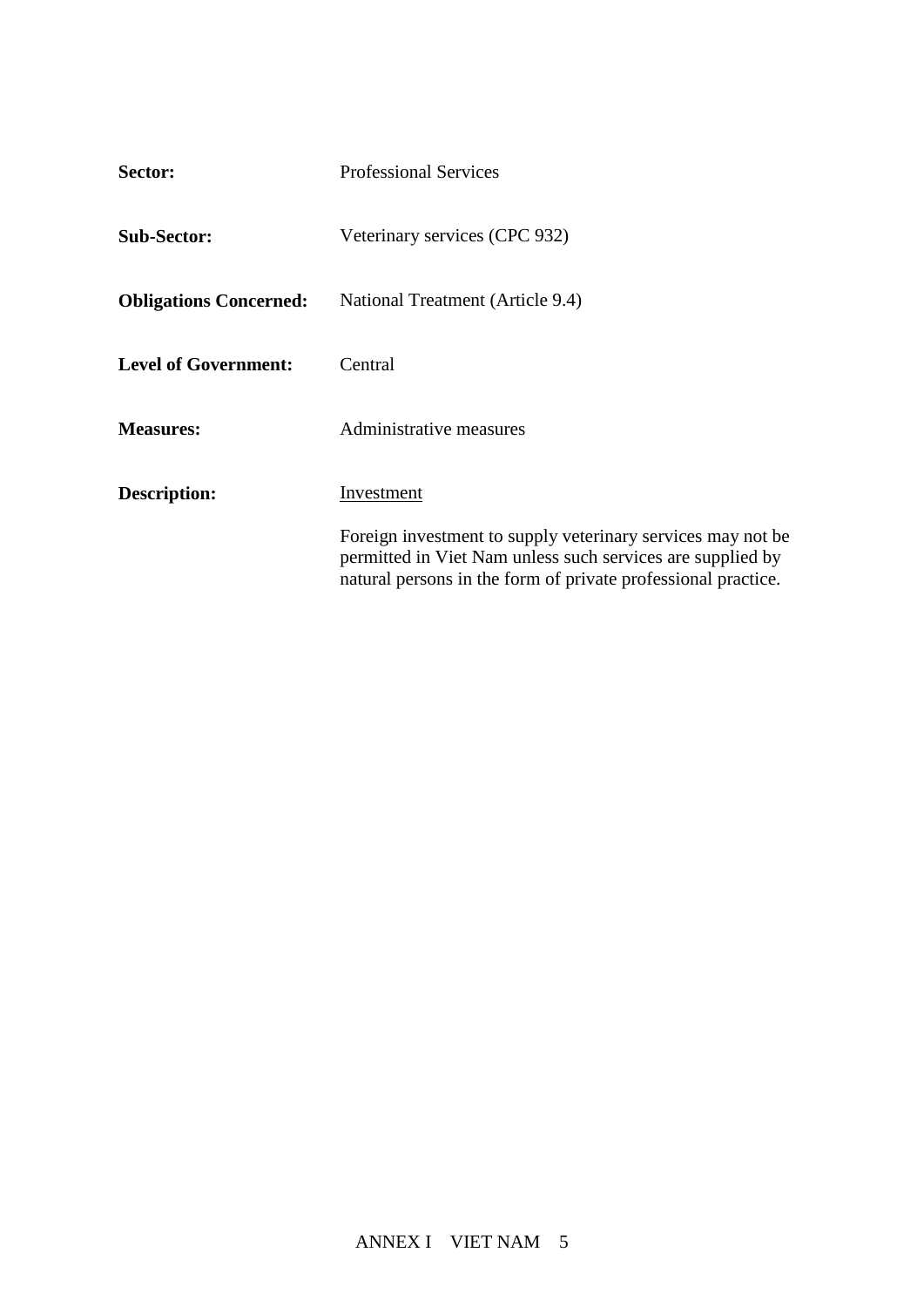| Sector:                       | Distribution services                                                                                                                                                                                                                                                                                                                         |
|-------------------------------|-----------------------------------------------------------------------------------------------------------------------------------------------------------------------------------------------------------------------------------------------------------------------------------------------------------------------------------------------|
| <b>Sub-Sector:</b>            |                                                                                                                                                                                                                                                                                                                                               |
| <b>Obligations Concerned:</b> | National Treatment (Article 9.4)                                                                                                                                                                                                                                                                                                              |
| <b>Level of Government:</b>   | Central                                                                                                                                                                                                                                                                                                                                       |
| <b>Measures:</b>              | Decree No. 23/2007/ND-CP dated 12 February 2007<br>Circular No. 09/2007/TT-BTM dated 17 July 2007<br>Circular No. 05/2008/TT-BCT dated 14 April 2008<br>Decision No. 10/2007/QD-BTM dated 21 May 2007                                                                                                                                         |
| <b>Description:</b>           | Investment                                                                                                                                                                                                                                                                                                                                    |
|                               | The establishment of outlets for retail services (beyond the first<br>one) shall be allowed on the basis of an Economic Needs Test<br>(ENT).                                                                                                                                                                                                  |
|                               | Applications to establish more than one outlet shall be subject to<br>pre-established publicly available procedures, and approval shall<br>be based on objective criteria. The main criteria of the ENT<br>include the number of existing service suppliers in a particular<br>geographic area, the stability of market and geographic scale. |
|                               | The establishment of outlets for retail services with area of less<br>than 500 square metres in areas that are planned for commercial<br>qfs fqfbp qeb Mbl mib p lj j fqqbbl c fqfbp ka mols fk bp) ka<br>on which the construction of infrastructure has been finished, is<br>not subject to the ENT requirement.                            |
|                               | Five years after the date of entry into force of this Agreement for<br>Viet Nam, the ENT shall be removed and this entry shall no<br>longer have effect.                                                                                                                                                                                      |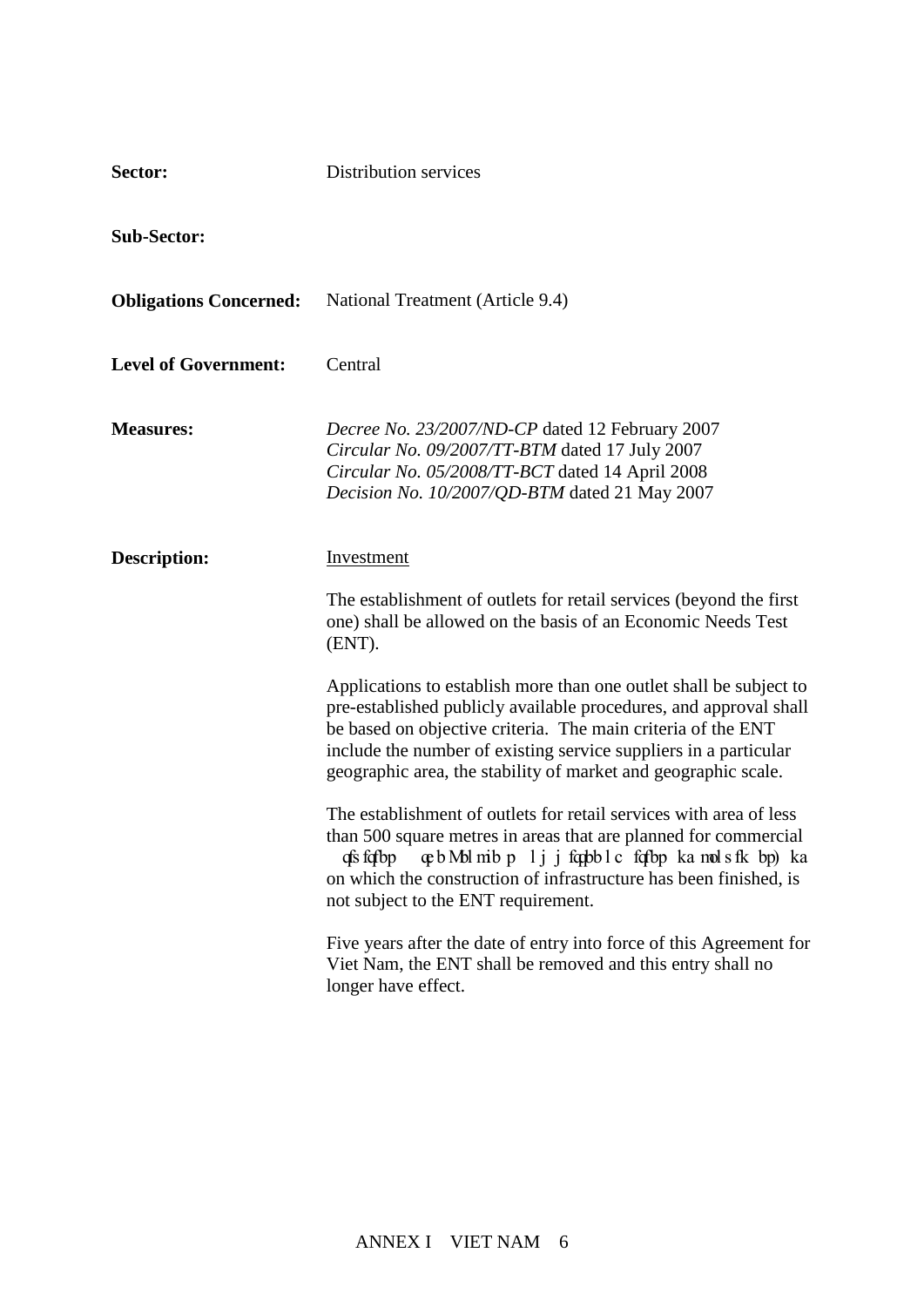| Sector:                       | <b>Other Business Services</b>                                                                                                                                                                                                                                                                                                                                                                                        |
|-------------------------------|-----------------------------------------------------------------------------------------------------------------------------------------------------------------------------------------------------------------------------------------------------------------------------------------------------------------------------------------------------------------------------------------------------------------------|
| <b>Sub-Sector:</b>            | Technical testing and analysis services (CPC 8676)                                                                                                                                                                                                                                                                                                                                                                    |
| <b>Obligations Concerned:</b> | National Treatment (Article 9.4)                                                                                                                                                                                                                                                                                                                                                                                      |
| <b>Level of Government:</b>   | Central                                                                                                                                                                                                                                                                                                                                                                                                               |
| <b>Measures:</b>              | Decree No. 140/2007/ND-CP dated 5 September 2007                                                                                                                                                                                                                                                                                                                                                                      |
| <b>Description:</b>           | Investment                                                                                                                                                                                                                                                                                                                                                                                                            |
|                               | Where Viet Nam allows private suppliers of technical testing<br>and analysis services access to a sector previously closed to<br>private sector competition on the grounds that these services<br>had been supplied in the exercise of governmental authority,<br>such services shall be allowed without limitation on foreign<br>ownership five years after such access to private sector<br>competition is allowed. |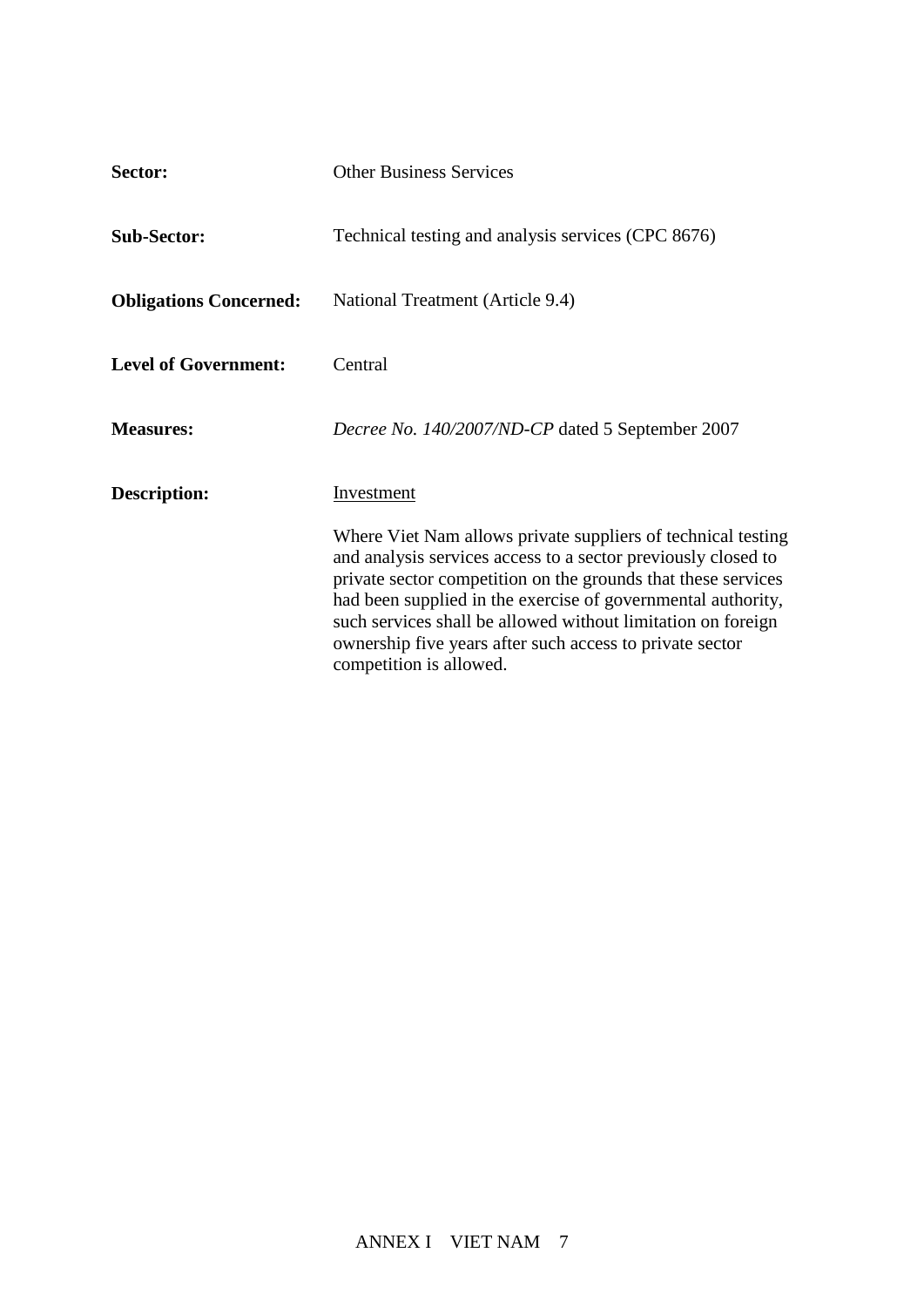| Sector:                       | <b>Other Business Services</b>                                                                                                                                                                                               |
|-------------------------------|------------------------------------------------------------------------------------------------------------------------------------------------------------------------------------------------------------------------------|
| <b>Sub-Sector:</b>            | Services incidental to agriculture, hunting and forestry (CPC<br>881)                                                                                                                                                        |
| <b>Obligations Concerned:</b> | National Treatment (Article 9.4)                                                                                                                                                                                             |
| <b>Level of Government:</b>   | Central                                                                                                                                                                                                                      |
| <b>Measures:</b>              | Administrative measures                                                                                                                                                                                                      |
| Description:                  | Investment                                                                                                                                                                                                                   |
|                               | Foreign investment to supply services incidental to agriculture,<br>hunting and forestry may not be supplied except through a<br>business cooperation contract, a joint venture or the purchase of<br>shares in a Vietnamese |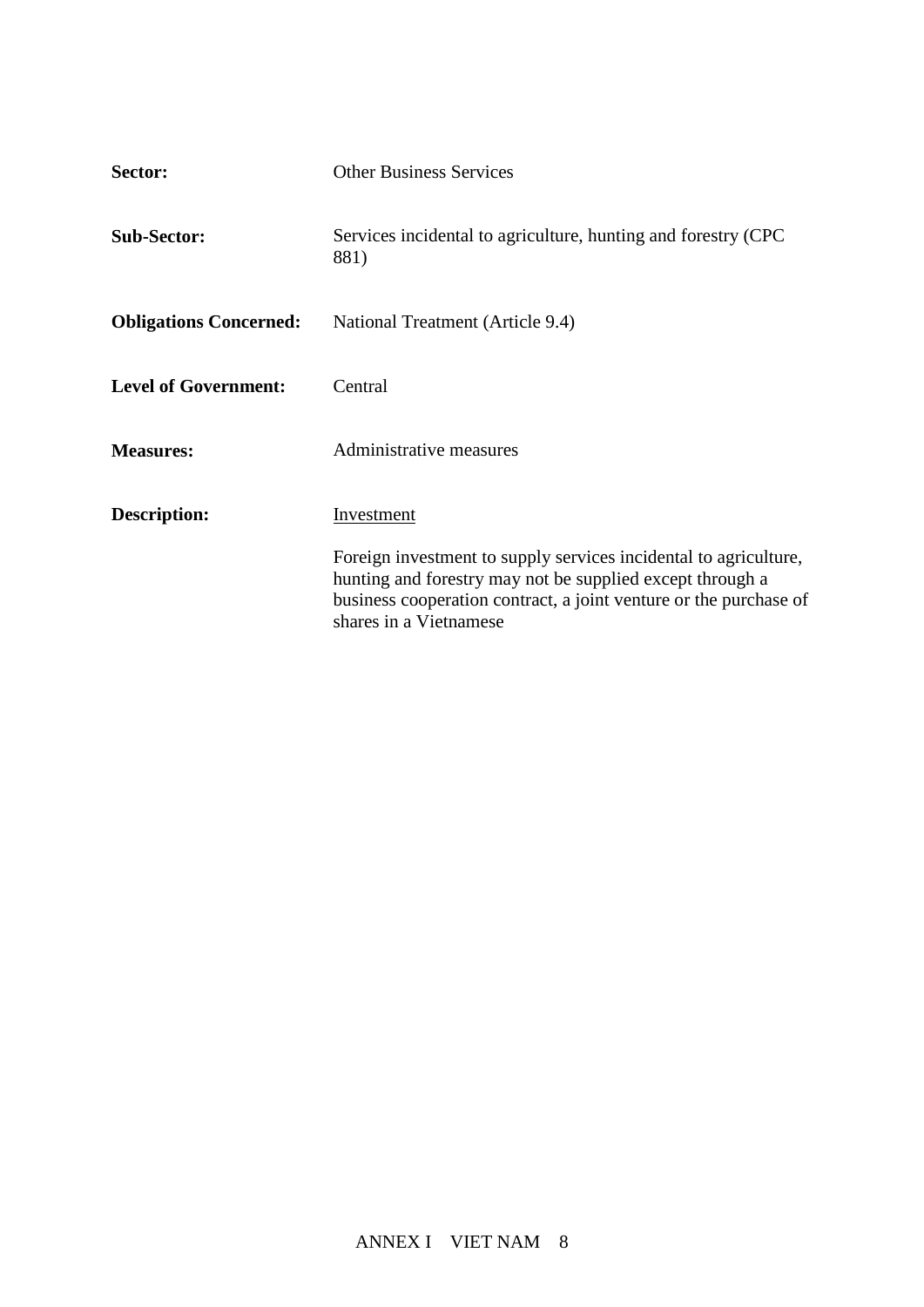| Sector:                       |                                                                                                                                                                                                                                                                                                                                                                                                                                                                                                                                                                                                                                                                                                                                                                        | <b>Telecommunications Services</b>                                                                                                                                                                 |
|-------------------------------|------------------------------------------------------------------------------------------------------------------------------------------------------------------------------------------------------------------------------------------------------------------------------------------------------------------------------------------------------------------------------------------------------------------------------------------------------------------------------------------------------------------------------------------------------------------------------------------------------------------------------------------------------------------------------------------------------------------------------------------------------------------------|----------------------------------------------------------------------------------------------------------------------------------------------------------------------------------------------------|
| <b>Sub-Sector:</b>            | Basic services<br>Value-added services                                                                                                                                                                                                                                                                                                                                                                                                                                                                                                                                                                                                                                                                                                                                 |                                                                                                                                                                                                    |
| <b>Obligations Concerned:</b> |                                                                                                                                                                                                                                                                                                                                                                                                                                                                                                                                                                                                                                                                                                                                                                        | National Treatment (Article 9.4 and Article 10.3)                                                                                                                                                  |
| <b>Level of Government:</b>   | Central                                                                                                                                                                                                                                                                                                                                                                                                                                                                                                                                                                                                                                                                                                                                                                |                                                                                                                                                                                                    |
| <b>Measures:</b>              | Administrative measures                                                                                                                                                                                                                                                                                                                                                                                                                                                                                                                                                                                                                                                                                                                                                |                                                                                                                                                                                                    |
| <b>Description:</b>           | <b>Cross-Border Trade in Services</b><br>Satellite-based services: Foreign service suppliers are not<br>allowed to supply satellite-based services unless the services are<br>offered through commercial arrangements with Vietnamese<br>international satellite service suppliers duly licensed in Viet Nam,<br>except satellite-based services offered to off-shore/on sea based<br>business customers, government institutions, facilities-based<br>service suppliers, radio and television broadcasters, official<br>international l cd kfp ql kp representative offices, diplomatic<br>representatives and consulates, high tech and software<br>development parks and multinational companies <sup>3</sup> that are<br>licensed to use satellite-earth stations. |                                                                                                                                                                                                    |
|                               | Investment                                                                                                                                                                                                                                                                                                                                                                                                                                                                                                                                                                                                                                                                                                                                                             |                                                                                                                                                                                                    |
|                               | (a)                                                                                                                                                                                                                                                                                                                                                                                                                                                                                                                                                                                                                                                                                                                                                                    | Non facilities-based services: <sup>4</sup>                                                                                                                                                        |
|                               |                                                                                                                                                                                                                                                                                                                                                                                                                                                                                                                                                                                                                                                                                                                                                                        | Basic and valued added services: foreign<br>investment to supply non facilities-based services<br>may not be permitted except through a joint<br>venture or the purchase of shares in a Vietnamese |

<sup>&</sup>lt;sup>3</sup> For the purposes of this entry, a multinational is a corporation which: (a) has a commercial presence in Viet Nam; (b) operates in at least one other Party; (c) has been in operation for at least five years; and (d) is licensed to use satellite services in at least one other Party.

 $^4$  Cloqebm contryinglent purposes of the purposes of the purposes in the purposes of the purposes of the purposes of the purposes of the purposes of the purposes of the purposes of the purposes of the purposes of the pu not own transmission capacity but contracts for such capacity including submarine cable capacity, including on a long-term basis, from a facilities-based supplier. A non facilities-based supplier is not otherwise excluded from owning telecommunications equipment within their premises and permitted public service provision points (POP).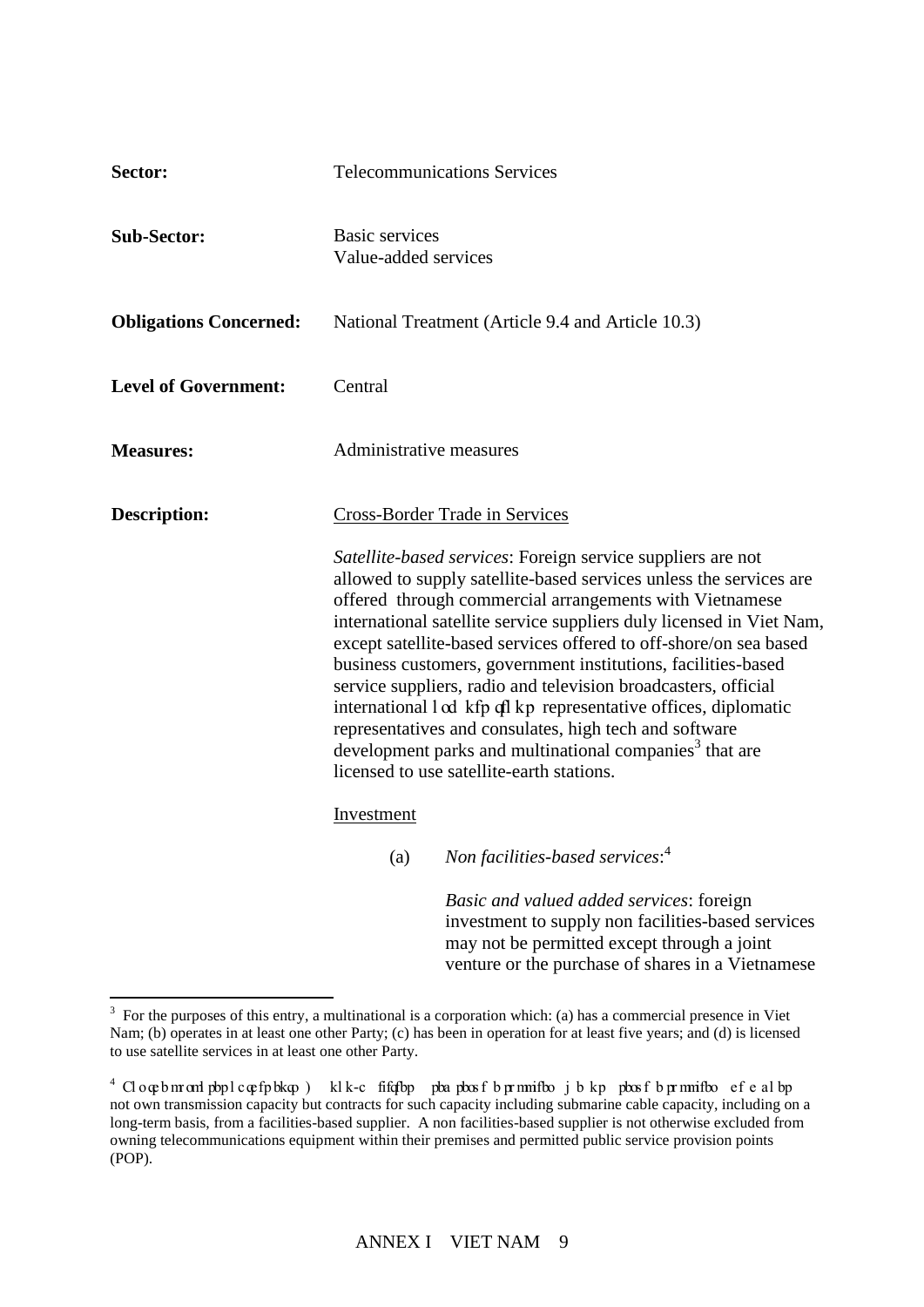enterprise, with foreign equity not exceeding 65 per cent, or 70 per cent in the case of virtual private networks. No later than five years after the date of entry into force of this Agreement, Viet Nam shall eliminate any foreign equity limitation or joint venture requirement.

- (b) *Facilities-based services:*
	- (i) *Basic services*: foreign investment to provide facilities-based services may not be permitted except through a joint venture or the purchase of shares in a Vietnamese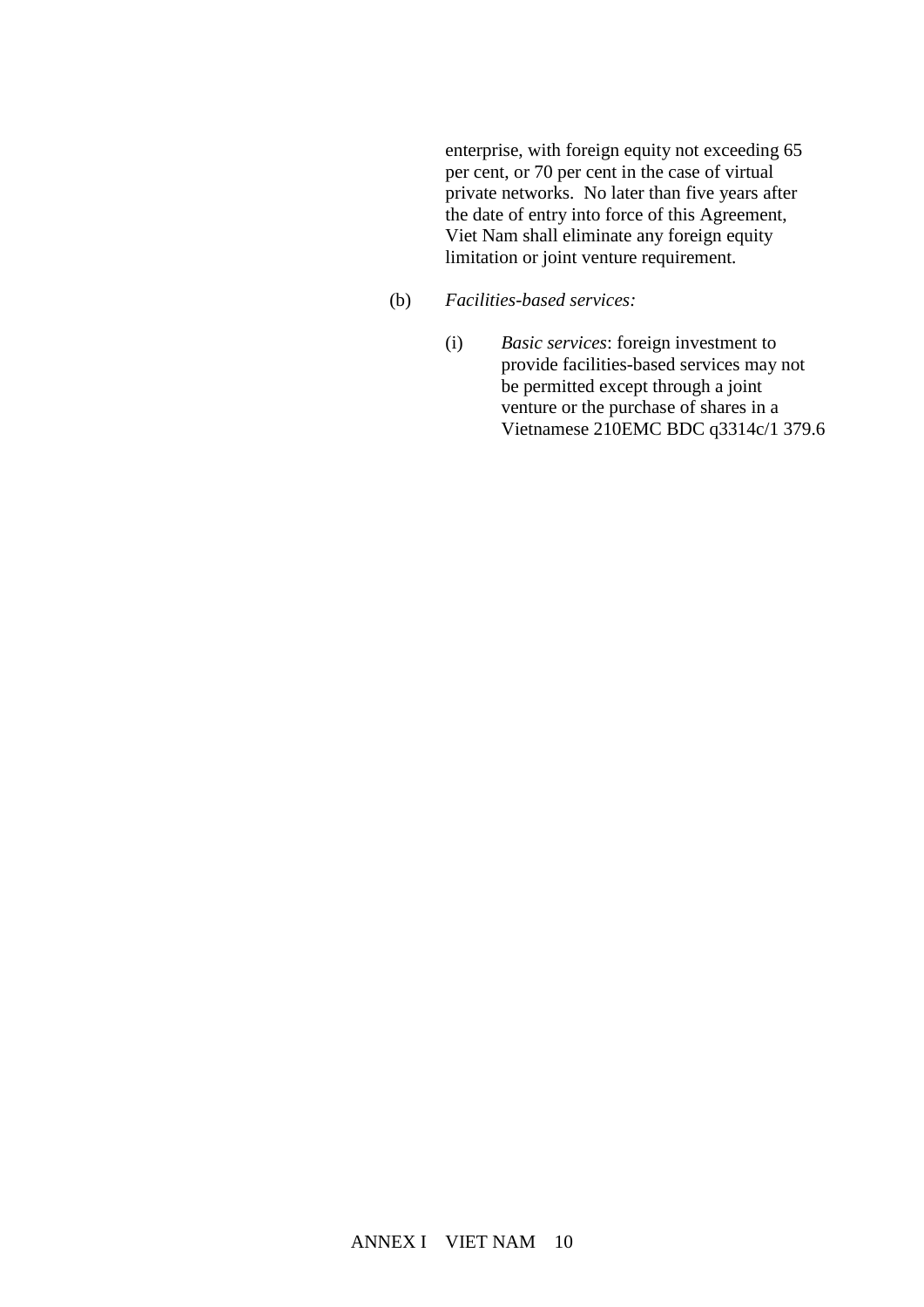Sector: Audio-visual Services

**Sub-Sector:** Motion picture production (CPC 96112) Motion picture distribution (CPC 96113)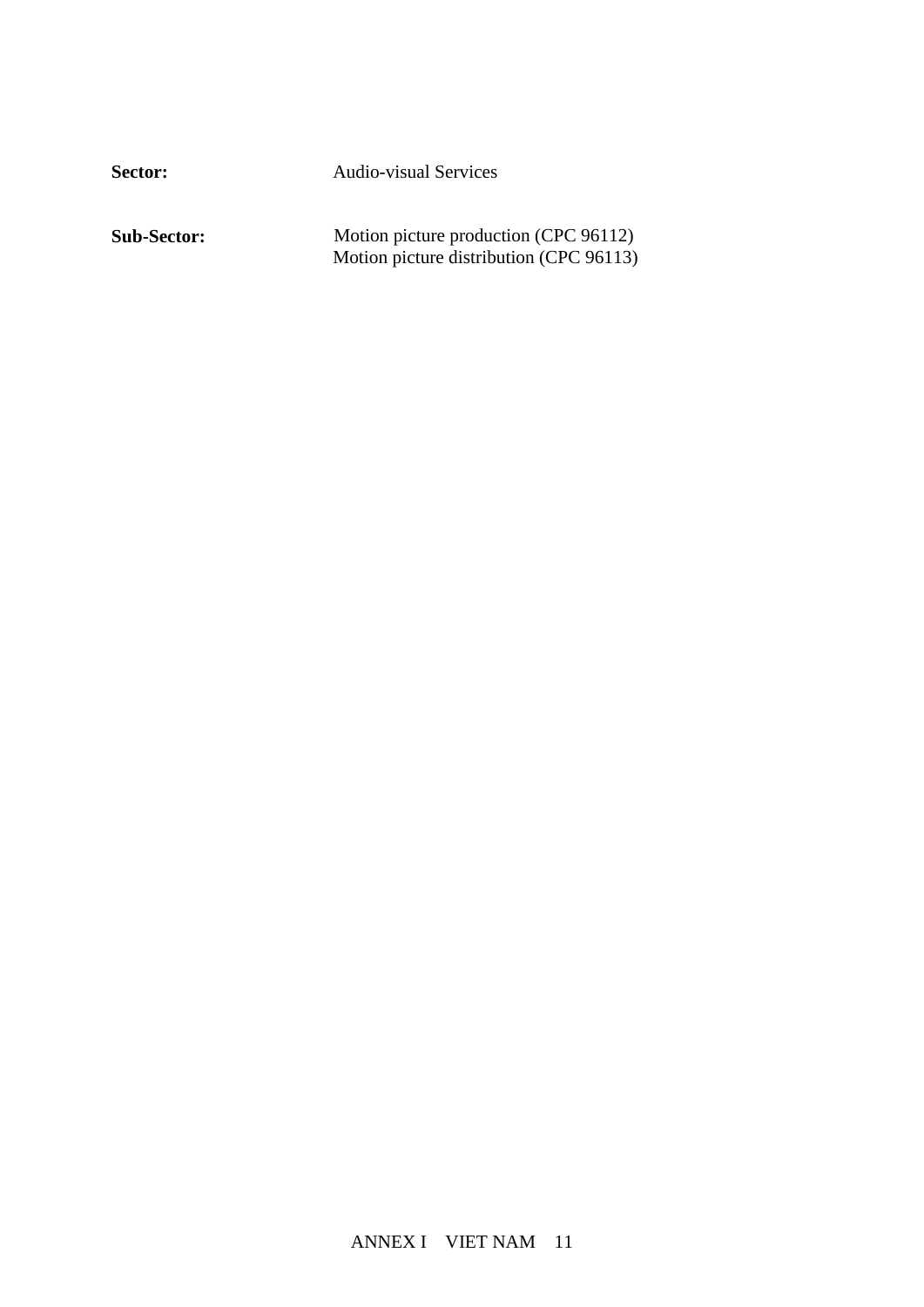**Sector:** Audio-visual Services

**Sub-Sector:**

**Obligations Concerned:**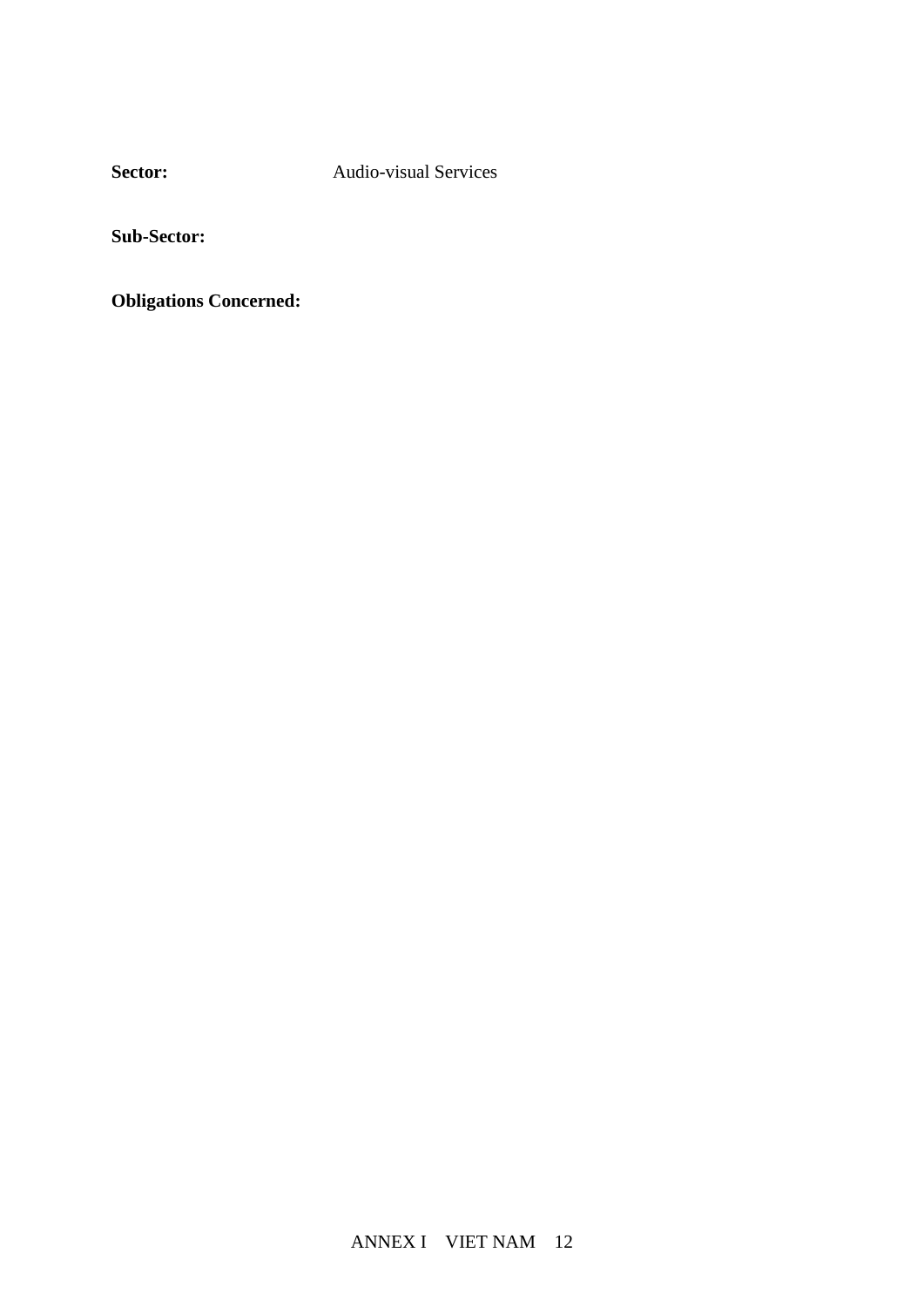| Sector:                       | <b>Educational Services</b>                                                                                                                                                                                                                                                                                                                                                                                                  |
|-------------------------------|------------------------------------------------------------------------------------------------------------------------------------------------------------------------------------------------------------------------------------------------------------------------------------------------------------------------------------------------------------------------------------------------------------------------------|
| <b>Sub-Sector:</b>            | Higher education services (CPC 923)<br>Adult education (CPC 924)<br>Other education services (CPC 929 including foreign language<br>training)                                                                                                                                                                                                                                                                                |
| <b>Obligations Concerned:</b> | National Treatment (Article 9.4)                                                                                                                                                                                                                                                                                                                                                                                             |
| <b>Level of Government:</b>   | Central                                                                                                                                                                                                                                                                                                                                                                                                                      |
| <b>Measures:</b>              | Administrative measures                                                                                                                                                                                                                                                                                                                                                                                                      |
| <b>Description:</b>           | Investment                                                                                                                                                                                                                                                                                                                                                                                                                   |
|                               | Foreign investment to supply educational services in the<br>following fields of study is not permitted: national security,<br>defence, political science, religion, Vietnamese culture and other<br>fields of study necessary to protect Vietnamese public morals.<br>This limitation shall not prevent the supply of educational<br>services in fields of study where Viet Nam is bound under any<br>other trade agreement. |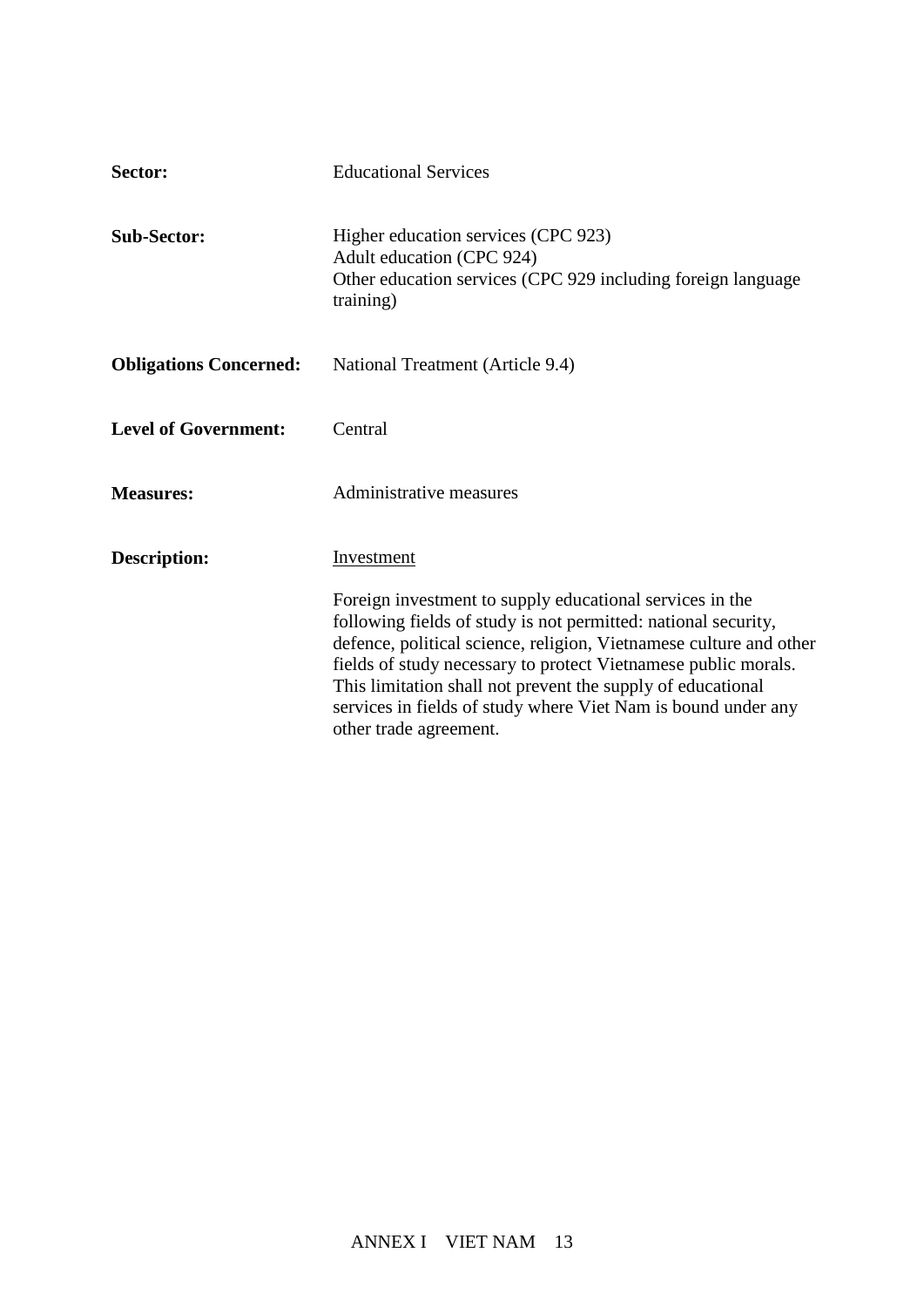| Sector:                       | Tourism and travel related services                                                                                                                     |
|-------------------------------|---------------------------------------------------------------------------------------------------------------------------------------------------------|
| <b>Sub-Sector:</b>            | Travel agencies and tour operator services (CPC 7471)                                                                                                   |
| <b>Obligations Concerned:</b> | National Treatment (Article 9.4)                                                                                                                        |
| <b>Level of Government:</b>   | Central                                                                                                                                                 |
| <b>Measures:</b>              | Administrative measures                                                                                                                                 |
| Description:                  | Investment                                                                                                                                              |
|                               | Only foreign investment to supply inbound services and<br>domestic travel for inbound tourists as an integral part of<br>inbound services is permitted. |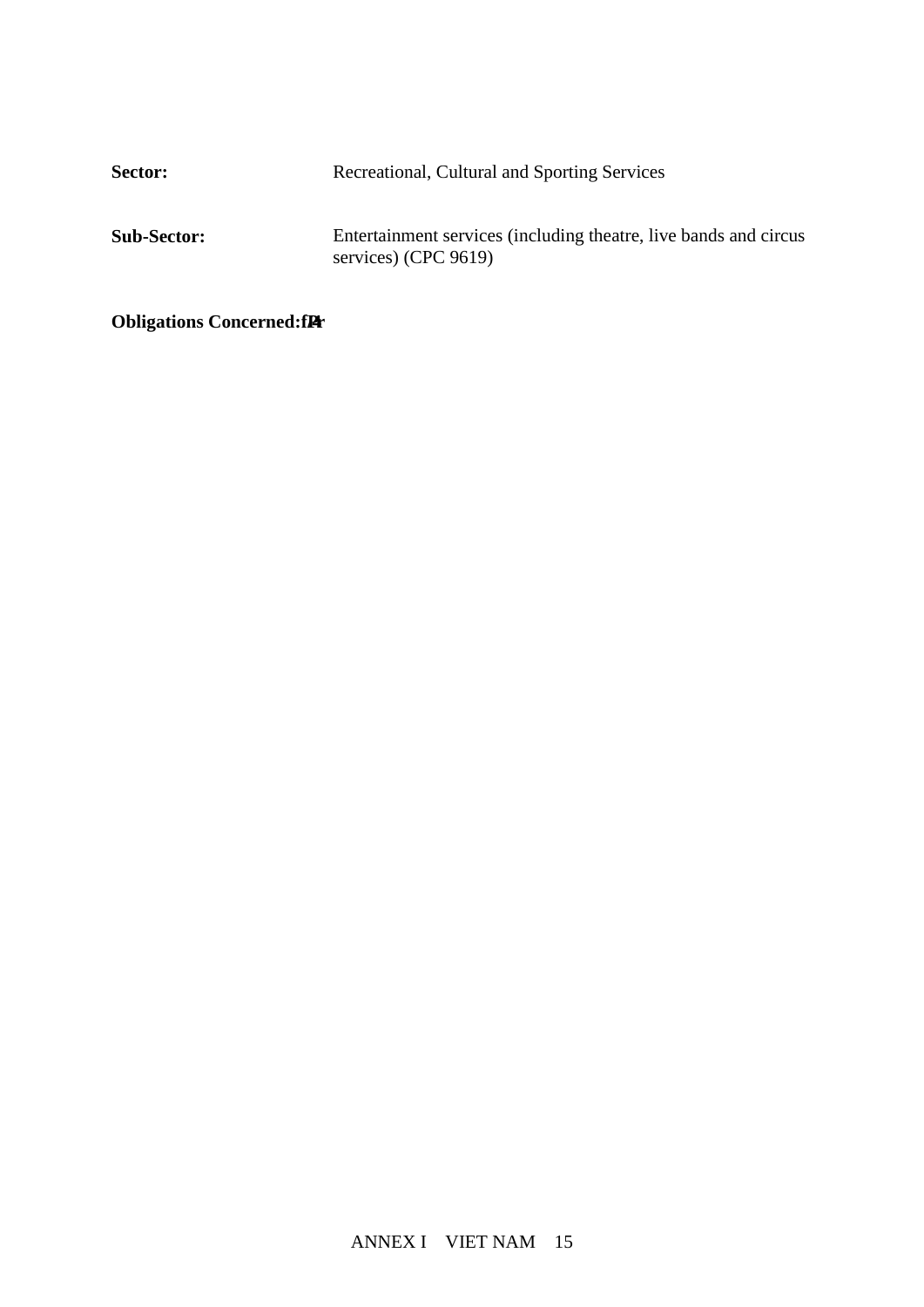| Sector:                       | Recreational, Cultural and Sporting Services                                                                                                                                                                                                                                                                                                                                                                                           |
|-------------------------------|----------------------------------------------------------------------------------------------------------------------------------------------------------------------------------------------------------------------------------------------------------------------------------------------------------------------------------------------------------------------------------------------------------------------------------------|
| <b>Sub-Sector:</b>            | Electronic games business                                                                                                                                                                                                                                                                                                                                                                                                              |
| <b>Obligations Concerned:</b> | National Treatment (Article 9.4 and Article 10.3)                                                                                                                                                                                                                                                                                                                                                                                      |
| <b>Level of Government:</b>   | Central                                                                                                                                                                                                                                                                                                                                                                                                                                |
| <b>Measures:</b>              | Administrative measures                                                                                                                                                                                                                                                                                                                                                                                                                |
| <b>Description:</b>           | <b>Investment and Cross-Border Trade in Services</b>                                                                                                                                                                                                                                                                                                                                                                                   |
|                               | Foreign investment to supply electronic games services may not<br>be supplied except through a business cooperation contract or a<br>joint venture with Vietnamese partner authorised to supply such<br>services or the purchase of shares in a Vietnamese enterprise<br>authorised to supply such services. In case of a joint venture or<br>the purchase of shares in an enterprise, foreign equity shall not<br>exceed 49 per cent. |
|                               | No later than two years after the date of entry into force of this<br>Agreement, Viet Nam shall permit 51 per cent foreign<br>investment in electronic game services offered over the Internet.<br>Five years after the date of entry into force of this Agreement,<br>Viet Nam shall impose no limitations on foreign equity.                                                                                                         |
|                               | For greater certainty, the absence of an entry against the cross-<br>border services obligations does not preclude Viet Nam from<br>ensuring that the cross-border supply of electronic games<br>services complies with Viet Nam pi p ka obdri qfl kp)<br>including applicable registration and licensing requirements.                                                                                                                |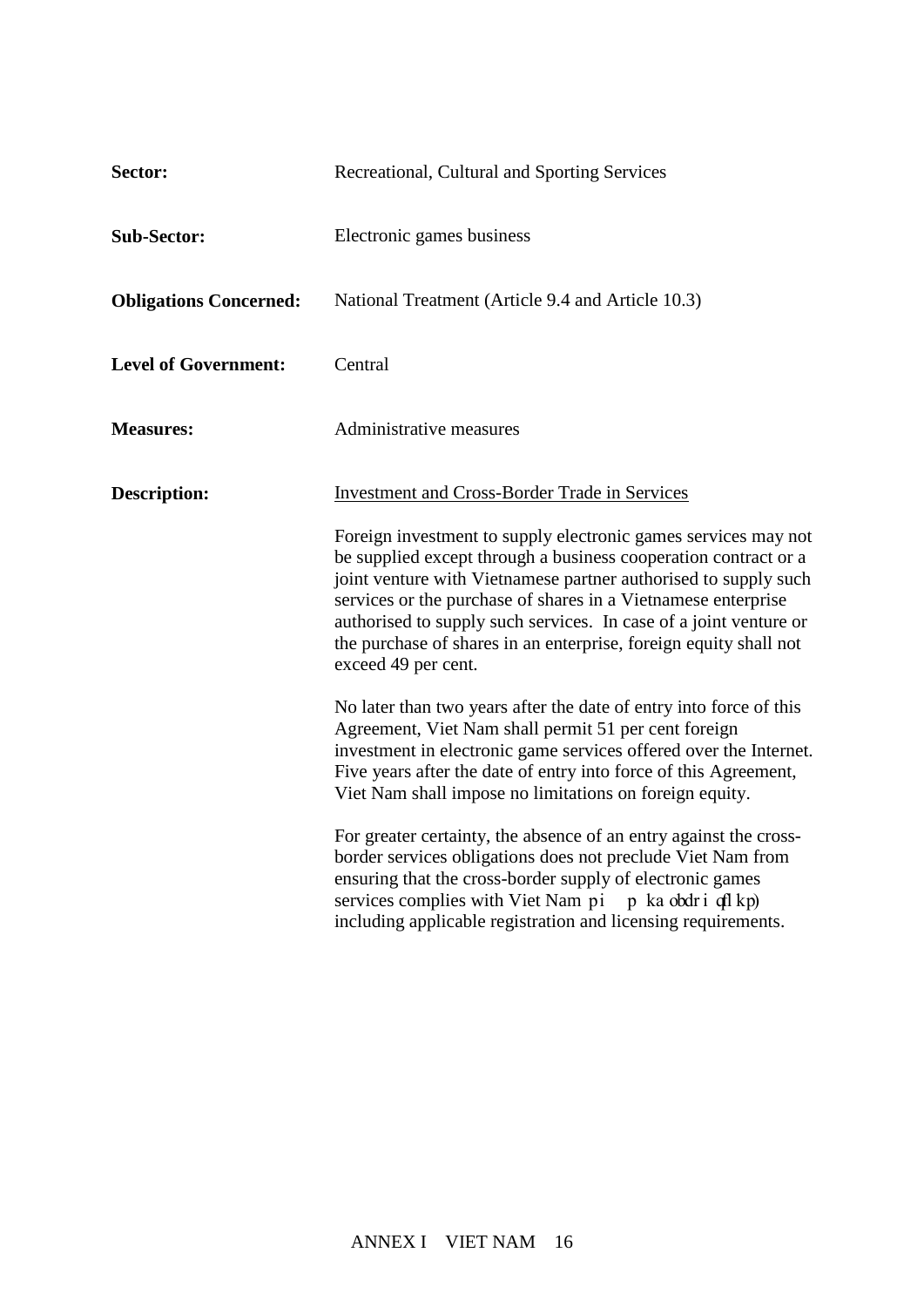| Sector:                       | <b>Maritime Transport Services</b>                                                                                                                                                                                                                                |
|-------------------------------|-------------------------------------------------------------------------------------------------------------------------------------------------------------------------------------------------------------------------------------------------------------------|
| <b>Sub-Sector:</b>            | Passenger transportation (CPC 7211)<br>Freight transportation (CPC 7212)                                                                                                                                                                                          |
| <b>Obligations Concerned:</b> | National Treatment (Article 9.4)<br>Senior Management and Boards of Directors (Article 9.11)                                                                                                                                                                      |
| <b>Level of Government:</b>   | Central                                                                                                                                                                                                                                                           |
| <b>Measures:</b>              | Administrative measures                                                                                                                                                                                                                                           |
| Description:                  | Investment                                                                                                                                                                                                                                                        |
|                               | Foreign investment to supply maritime passenger and freight<br>transportation services under the national flag of Viet Nam may<br>not be supplied except through a joint venture or the purchase of<br>shares in a Vietnamese enterprise, with foreign equity not |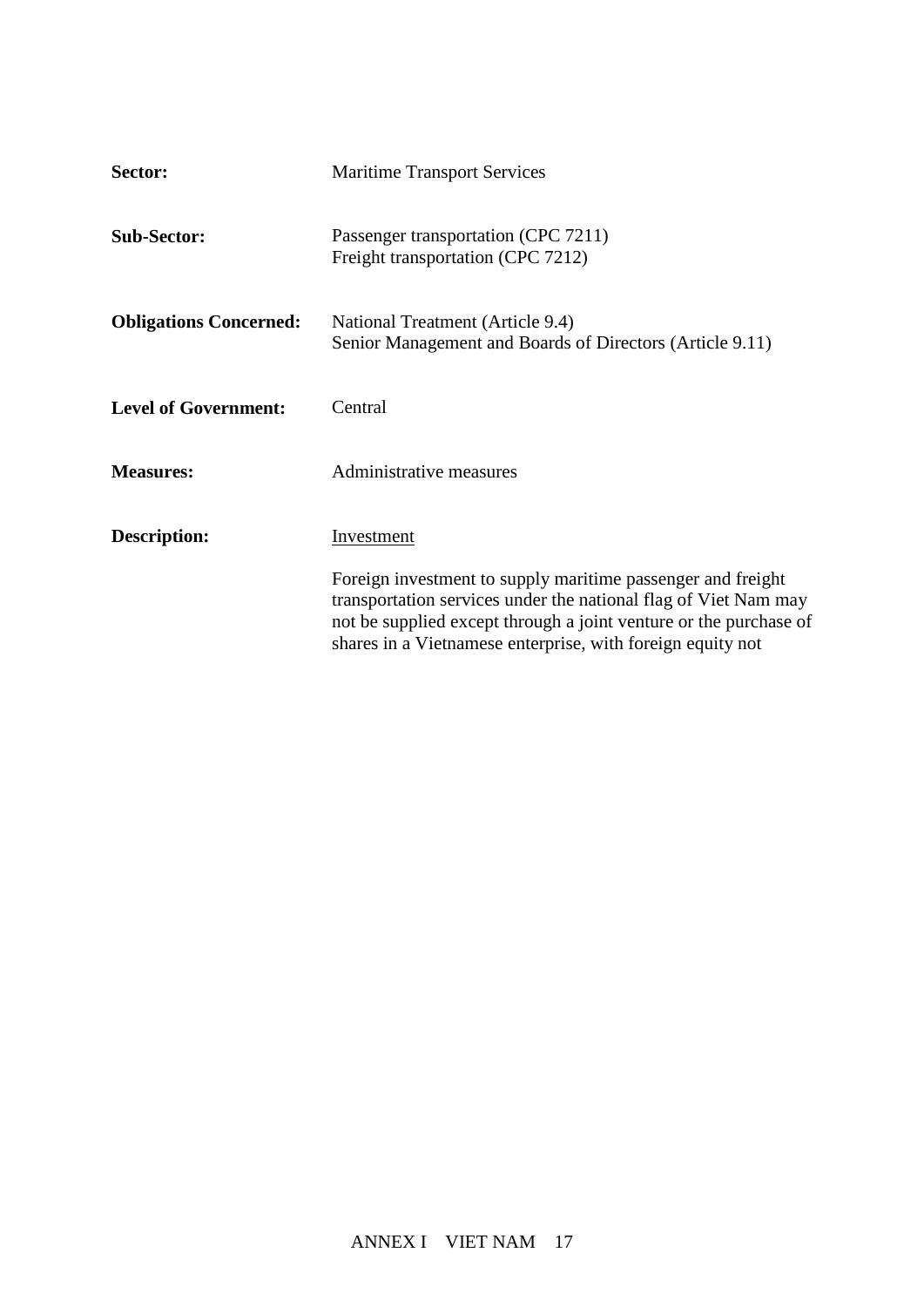| Sector:                       | Services auxiliary to all modes of transport                                                                                                                                                                         |  |
|-------------------------------|----------------------------------------------------------------------------------------------------------------------------------------------------------------------------------------------------------------------|--|
| <b>Sub-Sector:</b>            | Container handling services, except services provided at airports<br>(CPC 7411)                                                                                                                                      |  |
| <b>Obligations Concerned:</b> | National Treatment (Article 9.4)                                                                                                                                                                                     |  |
| <b>Level of Government:</b>   | Central                                                                                                                                                                                                              |  |
| <b>Measures:</b>              | Decree No. 140/2007/ND-CP dated 5 September 2007<br>Administrative measures                                                                                                                                          |  |
| Description:                  | <b>Investment</b><br>Foreign investment to supply container handling services may<br>not be supplied except through a joint venture or the purchase of<br>shares in a Vietnamese enterprise, with foreign equity not |  |
|                               | exceeding 50 per cent.                                                                                                                                                                                               |  |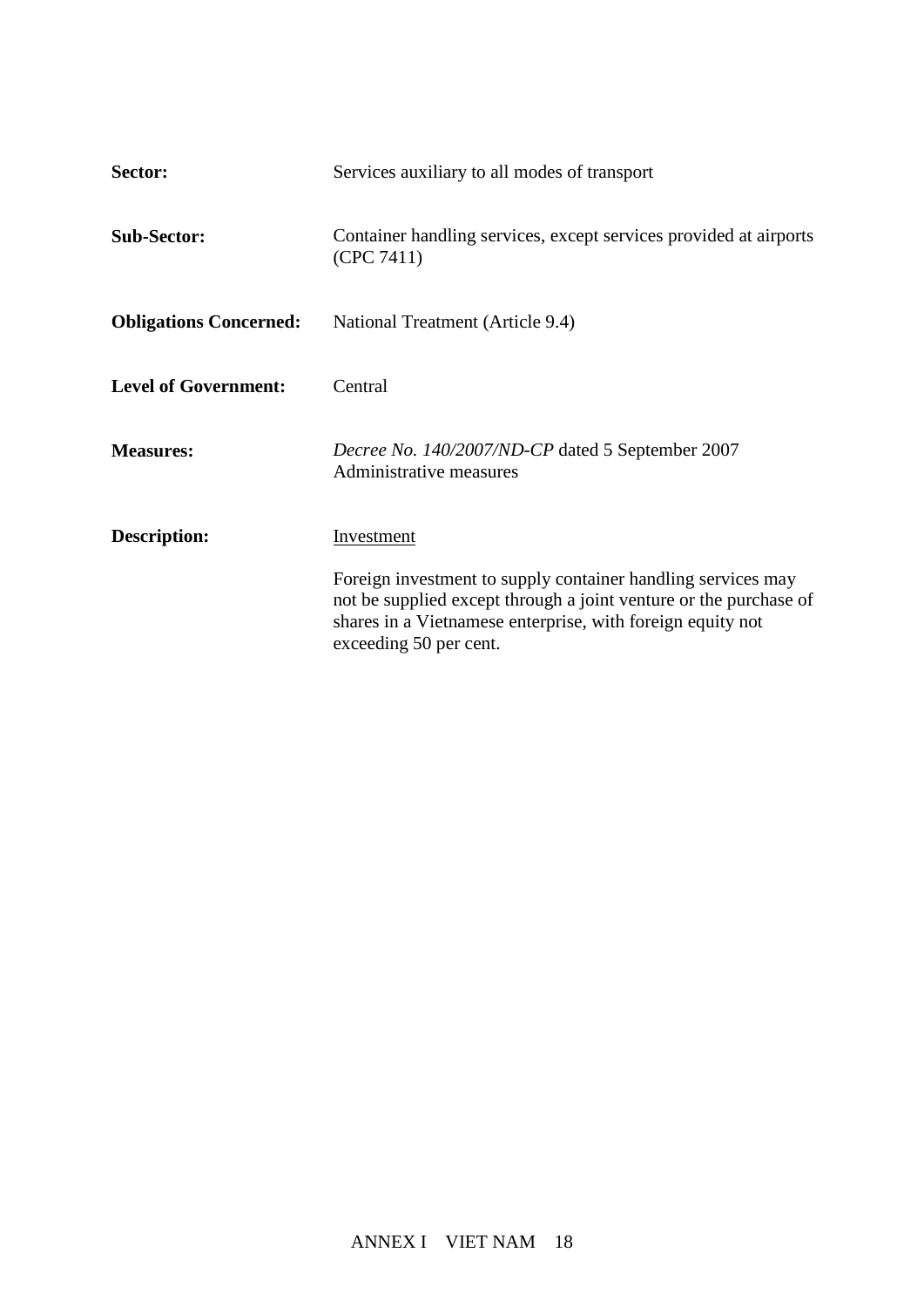| Sector:                       | <b>Maritime Auxiliary Services</b>                                                                                                                                                                         |
|-------------------------------|------------------------------------------------------------------------------------------------------------------------------------------------------------------------------------------------------------|
| <b>Sub-Sector:</b>            | Shipping agency services                                                                                                                                                                                   |
| <b>Obligations Concerned:</b> | National Treatment (Article 9.4)                                                                                                                                                                           |
| <b>Level of Government:</b>   | Central                                                                                                                                                                                                    |
| <b>Measures:</b>              | Decree No. 115/ND-CP dated 5 July 2007<br><b>Admistrative measures</b>                                                                                                                                     |
| Description:                  | Investment<br>Foreign investment to supply shipping agency services may not<br>be supplied except through a joint venture or the purchase of<br>shares in a Vietnamese enterprise, with foreign equity not |
|                               | exceeding 49 per cent.                                                                                                                                                                                     |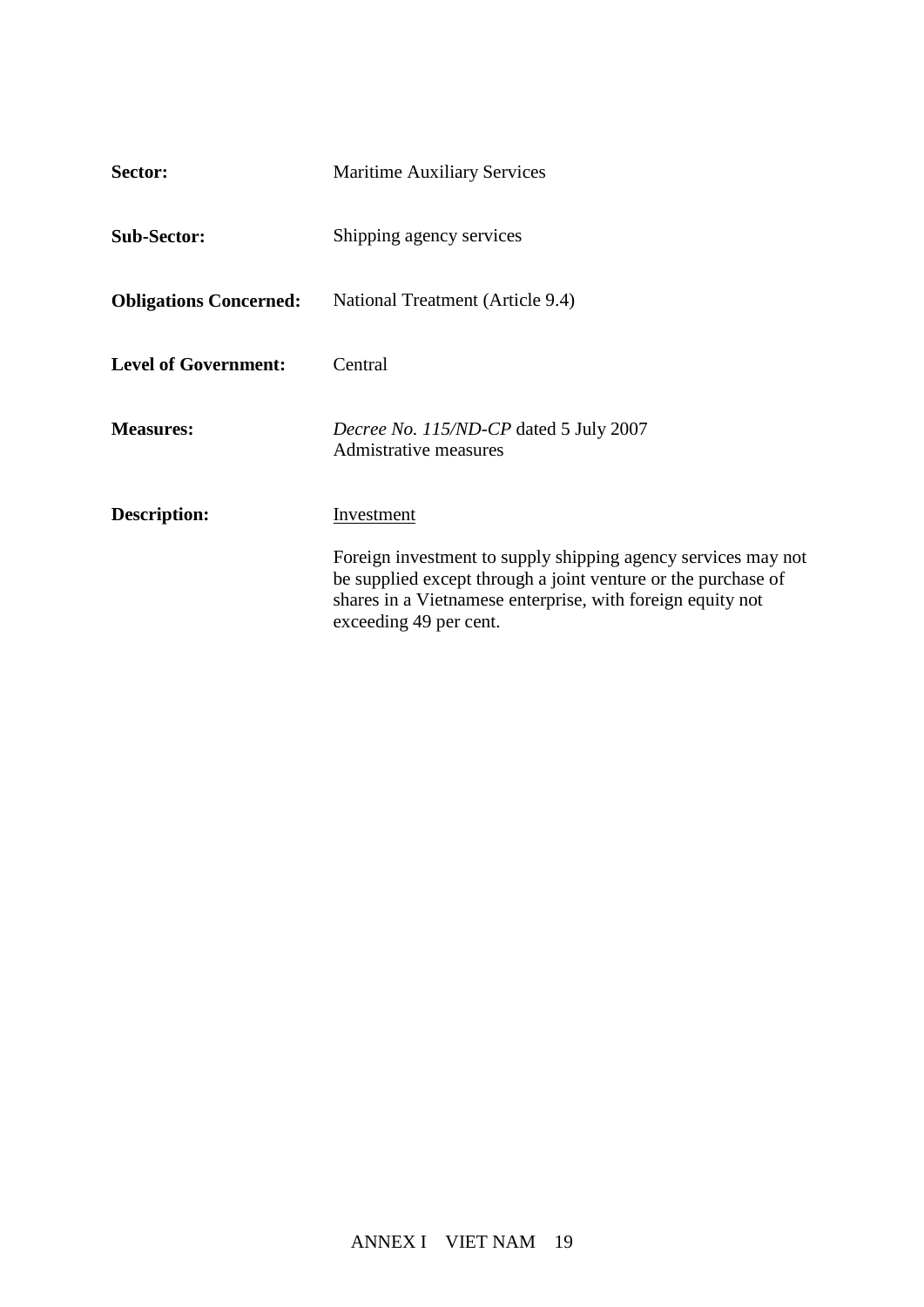| Sector:                       | <b>Internal Waterways Transport</b>                                                                                                                                                                                                                          |
|-------------------------------|--------------------------------------------------------------------------------------------------------------------------------------------------------------------------------------------------------------------------------------------------------------|
| <b>Sub-Sector:</b>            | Passenger transport (CPC 7221)<br>Freight transport (CPC 7222)                                                                                                                                                                                               |
| <b>Obligations Concerned:</b> | National Treatment (Article 9.4)                                                                                                                                                                                                                             |
| <b>Level of Government:</b>   | Central                                                                                                                                                                                                                                                      |
| <b>Measures:</b>              | Decree No. 140/2007/ND-CP dated 5 September 2007<br>Administrative measures                                                                                                                                                                                  |
| Description:                  | <b>Investment</b>                                                                                                                                                                                                                                            |
|                               | Foreign investment to supply internal waterway transport<br>services may not be supplied except through a joint venture with<br>a Vietnamese partner or the purchase of shares in a Vietnamese<br>enterprise, with foreign equity not exceeding 49 per cent. |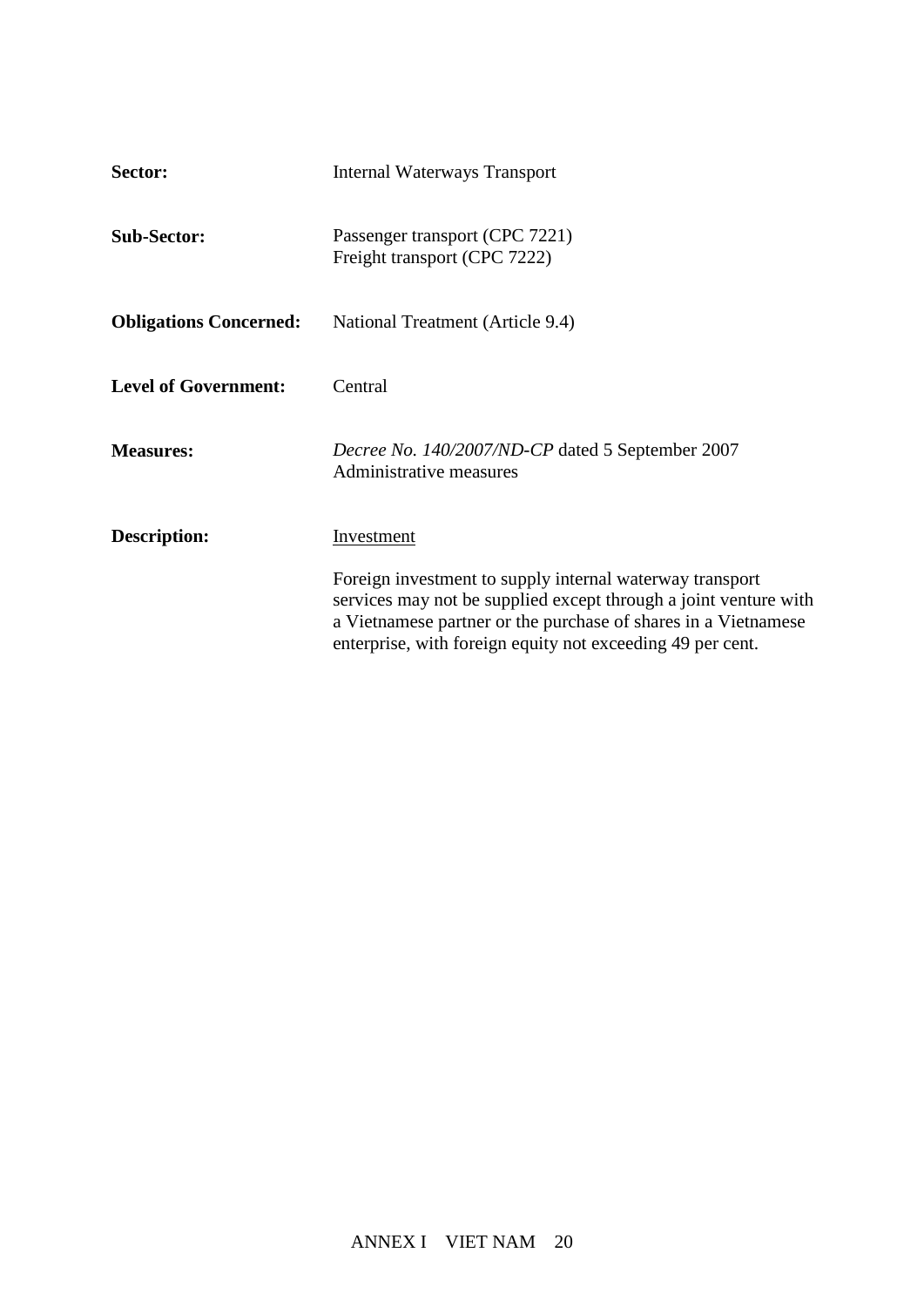| 2 <sub>t</sub><br>Sector:     | <b>Rail Transport Services</b>                                              |
|-------------------------------|-----------------------------------------------------------------------------|
| <b>Sub-Sector:</b>            | Passenger transportation (CPC 7111)<br>Freight transportation (CPC 7112)    |
| <b>Obligations Concerned:</b> | National Treatment (Article 9.4)                                            |
| <b>Level of Government:</b>   | Central                                                                     |
| <b>Measures:</b>              | Decree No. 140/2007/ND-CP dated 5 September 2007<br>Administrative measures |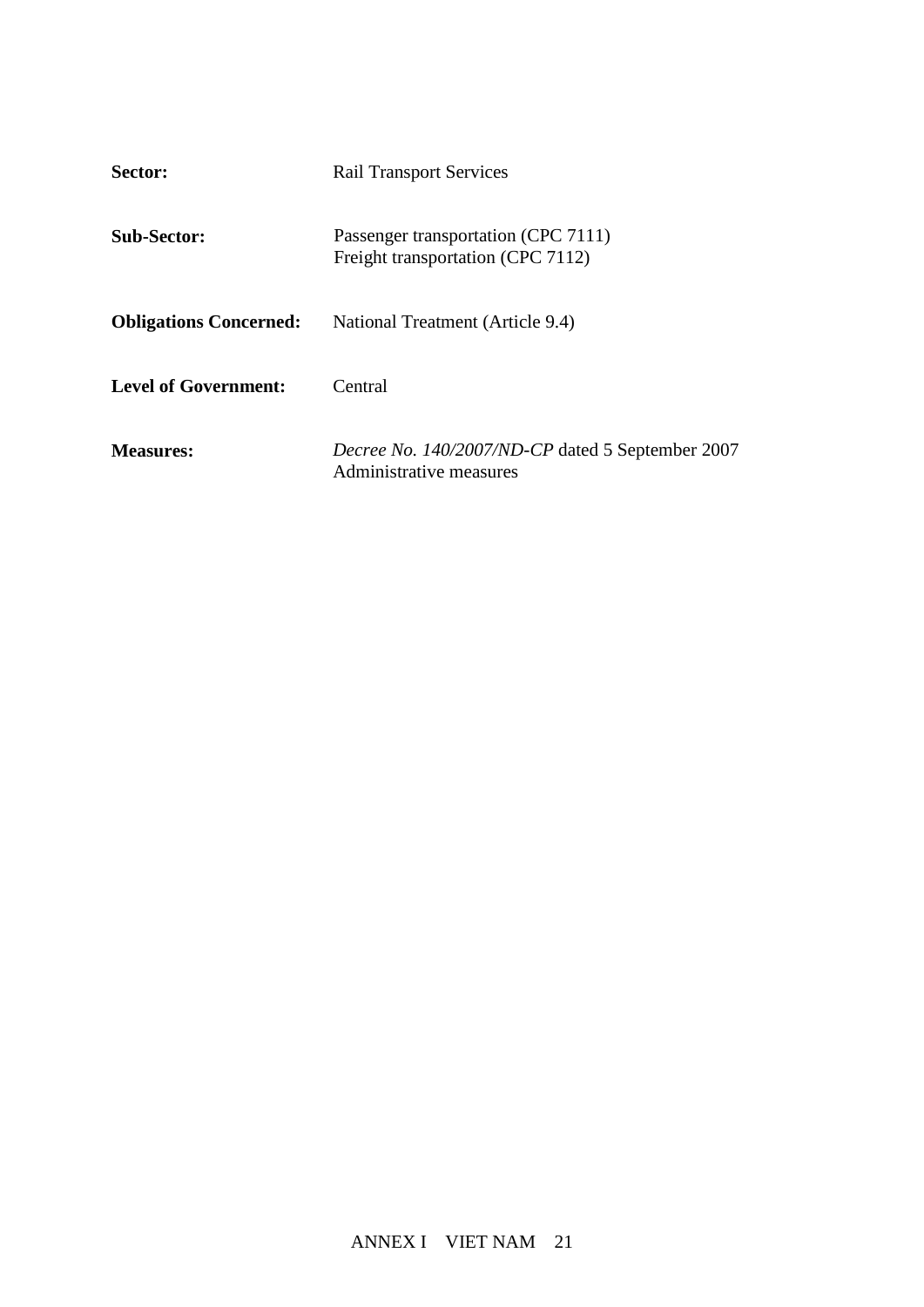| Sector:                       | <b>Road Transport Services</b>                                                                                                                                                                                                                                                  |
|-------------------------------|---------------------------------------------------------------------------------------------------------------------------------------------------------------------------------------------------------------------------------------------------------------------------------|
| <b>Sub-Sector:</b>            | Passenger transportation (CPC 7121 and 7122)<br>Freight transportation (CPC 7123)                                                                                                                                                                                               |
| <b>Obligations Concerned:</b> | National Treatment (Article 9.4)                                                                                                                                                                                                                                                |
| <b>Level of Government:</b>   | Central                                                                                                                                                                                                                                                                         |
| <b>Measures:</b>              | Decree No. 140/2007/ND-CP dated 5 September 2007<br>Administrative measures                                                                                                                                                                                                     |
| <b>Description:</b>           | Investment                                                                                                                                                                                                                                                                      |
|                               | Foreign investment to supply road passenger and freight<br>transport services may not be supplied except through a business<br>cooperation contract, a joint-venture or the purchase of shares in<br>a Vietnamese enterprise, with foreign equity not exceeding 49<br>per cent. |
|                               | In the case of road freight transport services, subject to the<br>needs of the market <sup>5</sup> , the foreign equity limitation may be<br>raised to but shall not exceed 51 per cent.                                                                                        |
|                               | 100 per cent of joint venture drivers shall be Vietnamese<br>citizens.                                                                                                                                                                                                          |

<sup>&</sup>lt;sup>5</sup> The criteria taken into account are, among others: creation of new jobs; positive foreign currency balance; introduction of advanced technology, including management skill; reduced industrial pollution; professional training for Vietnamese workers; etc.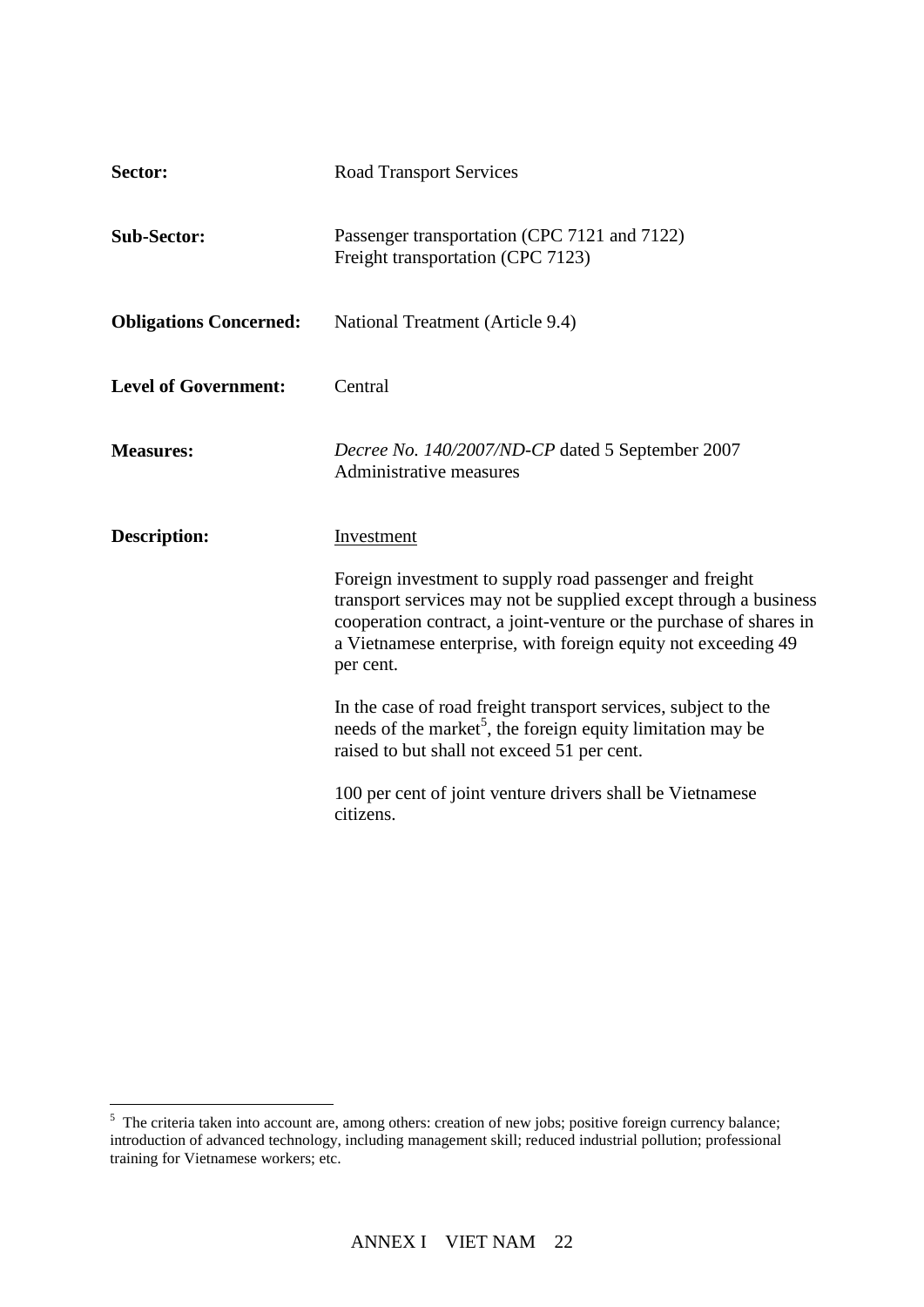| Sector:                       | Manufacturing                                                                                                                                                                                                                                                             |
|-------------------------------|---------------------------------------------------------------------------------------------------------------------------------------------------------------------------------------------------------------------------------------------------------------------------|
| <b>Sub-Sector:</b>            | Aircraft manufacture industry<br>Manufacture of railway rolling stock, spare parts, wagon and<br>coach                                                                                                                                                                    |
| <b>Obligations Concerned:</b> | National Treatment (Article 9.4)                                                                                                                                                                                                                                          |
| <b>Level of Government:</b>   | Central                                                                                                                                                                                                                                                                   |
| <b>Measures:</b>              | Administrative measures                                                                                                                                                                                                                                                   |
| <b>Description:</b>           | Investment                                                                                                                                                                                                                                                                |
|                               | Foreign investment in the manufacture of aircraft, railway<br>rolling stock, spare parts, wagon and coach may not be<br>permitted except through a joint venture or the purchase of<br>shares in Vietnamese enterprise, with foreign equity not<br>exceeding 49 per cent. |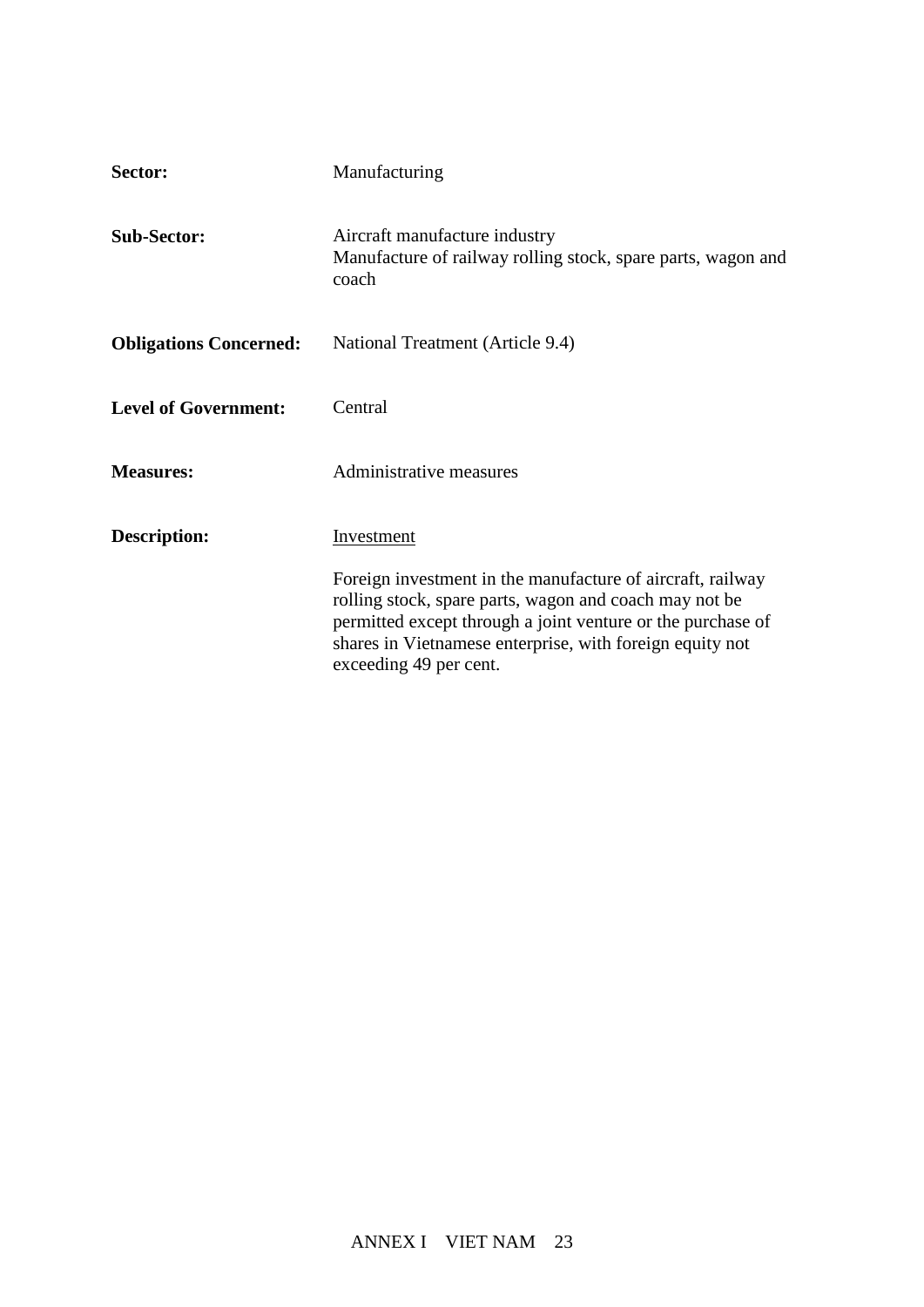| Sector:                       | All                                                                                                                                                                        |
|-------------------------------|----------------------------------------------------------------------------------------------------------------------------------------------------------------------------|
| Sub-sector:                   |                                                                                                                                                                            |
| <b>Obligations concerned:</b> | National Treatment (Article 9.4)                                                                                                                                           |
| <b>Level of Government:</b>   | Central                                                                                                                                                                    |
| <b>Measures:</b>              | Law No. 45/2013/QH13 on Land dated 29 November 2013 and<br>the relevant regulations                                                                                        |
| <b>Description:</b>           | Investment                                                                                                                                                                 |
|                               | Foreign organisations, individuals and foreign invested<br>enterprises may only acquire and use land-use rights in Viet<br>Nam in accordance with the <i>Law on Land</i> . |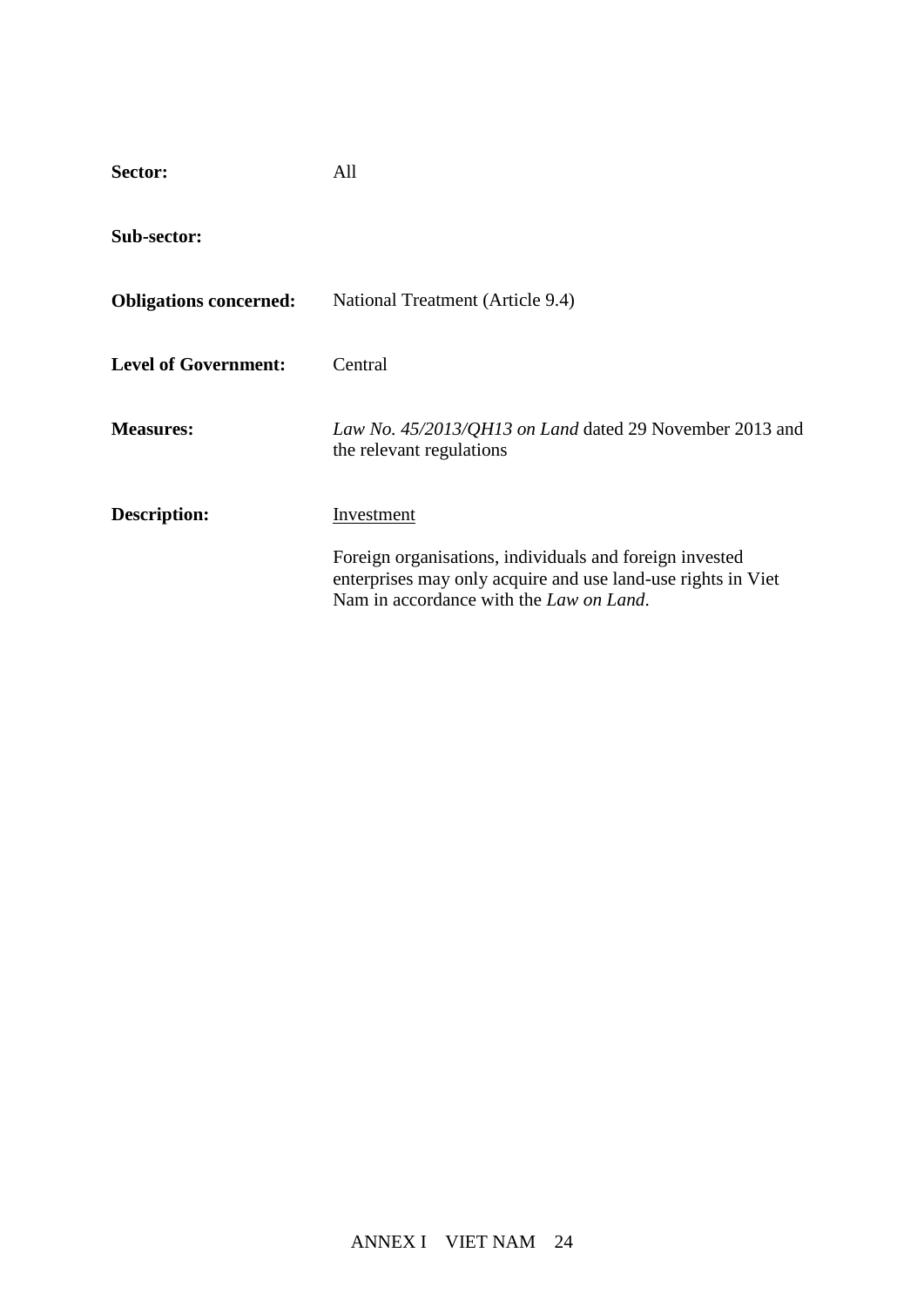| Sector:                       | <b>Power Development</b>                                                                                                                       |  |
|-------------------------------|------------------------------------------------------------------------------------------------------------------------------------------------|--|
| <b>Sub-Sector:</b>            |                                                                                                                                                |  |
| <b>Obligations Concerned:</b> | National Treatment (Article 9.4)                                                                                                               |  |
| <b>Level of Government:</b>   | Central                                                                                                                                        |  |
| <b>Measures:</b>              | Administrative measures                                                                                                                        |  |
| <b>Description:</b>           | Investment                                                                                                                                     |  |
|                               | Foreign investment to own or operate power transmission<br>facilities in Viet Nam may not be permitted.                                        |  |
|                               | Viet Nam Electricity Corporation (EVN) is currently the sole<br>authorised owner and operator of power transmission facilities<br>in Viet Nam. |  |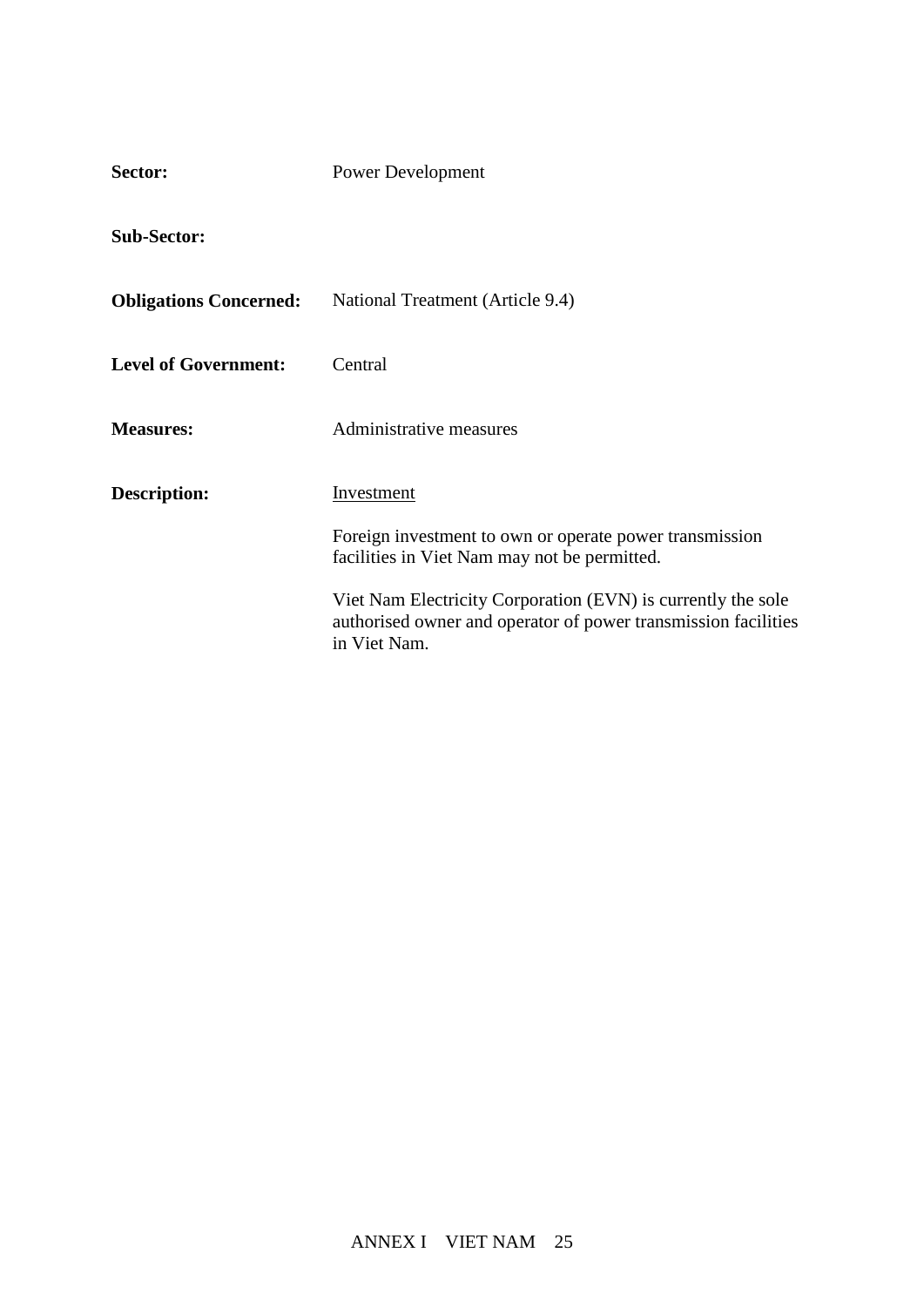| Sector:                       | All                                                                                                                                                                                             |                                                                                                                                                                                               |
|-------------------------------|-------------------------------------------------------------------------------------------------------------------------------------------------------------------------------------------------|-----------------------------------------------------------------------------------------------------------------------------------------------------------------------------------------------|
| <b>Sub-Sector:</b>            |                                                                                                                                                                                                 |                                                                                                                                                                                               |
| <b>Obligations Concerned:</b> |                                                                                                                                                                                                 | National Treatment (Article 9.4)                                                                                                                                                              |
| <b>Level of Government:</b>   | Central                                                                                                                                                                                         |                                                                                                                                                                                               |
| <b>Measures:</b>              | Administrative measures                                                                                                                                                                         |                                                                                                                                                                                               |
| <b>Description:</b>           | <b>Investment</b>                                                                                                                                                                               |                                                                                                                                                                                               |
|                               | Foreign investment to establish a commercial presence in the<br>form of a branch may not be permitted, except for the following<br>sectors and sub-sectors:<br>Legal services (CPC 861);<br>(a) |                                                                                                                                                                                               |
|                               |                                                                                                                                                                                                 |                                                                                                                                                                                               |
|                               | (b)                                                                                                                                                                                             | Computer and Related Services (CPC 841-845,<br>CPC 849);                                                                                                                                      |
|                               | (c)                                                                                                                                                                                             | Management consultant services (CPC 865);                                                                                                                                                     |
|                               | (d)                                                                                                                                                                                             | Services related to management consulting (CPC<br>866);                                                                                                                                       |
|                               | (e)                                                                                                                                                                                             | Construction and related engineering services<br>$(CPC 51)$ ; and                                                                                                                             |
|                               | (f)                                                                                                                                                                                             | Franchising services (CPC 8929).                                                                                                                                                              |
|                               |                                                                                                                                                                                                 | For greater certainty, and consistent with Article $9.12.1(c)$<br>(Non-Conforming Measures), the removal of a branching<br>restriction in a sector or sub-sector does not require the removal |

of a branching restriction in all sectors.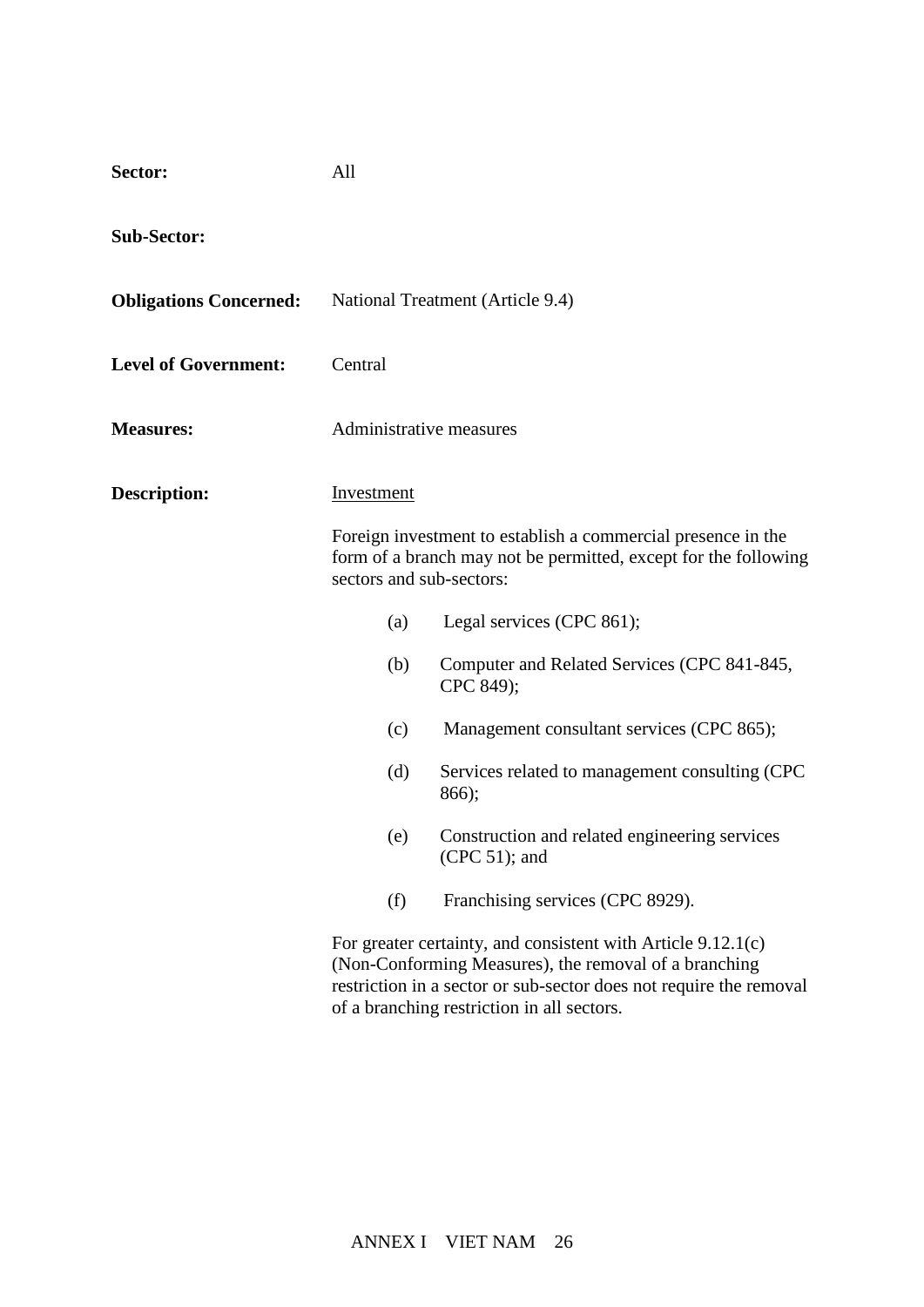| Sector:                       | <b>Import/Export Services</b>                                                                                                                                                                                                                                                                                      |  |
|-------------------------------|--------------------------------------------------------------------------------------------------------------------------------------------------------------------------------------------------------------------------------------------------------------------------------------------------------------------|--|
| <b>Sub-Sector:</b>            |                                                                                                                                                                                                                                                                                                                    |  |
| <b>Obligations Concerned:</b> | National Treatment (Article 9.4)                                                                                                                                                                                                                                                                                   |  |
| <b>Level of Government:</b>   | Central                                                                                                                                                                                                                                                                                                            |  |
| <b>Measures:</b>              | Admininistrative measures                                                                                                                                                                                                                                                                                          |  |
| Description:                  | Investment                                                                                                                                                                                                                                                                                                         |  |
|                               | Foreign investment in state-trading enterprises of Viet Nam that<br>import certain tobacco products, oil products, publications,<br>recorded media, aircraft and aircraft parts, as specified in Table<br>8(c) of the Report of the Working Party on the Accession of Viet<br>Nam in the WTO may not be permitted. |  |
|                               | For greater certainty, and consistent with Article 9.12.1(c)<br>(Non-Conforming Measures), the liberalisation of a state-<br>trading enterprise does not require the liberalisation of all state-<br>trading enterprises.                                                                                          |  |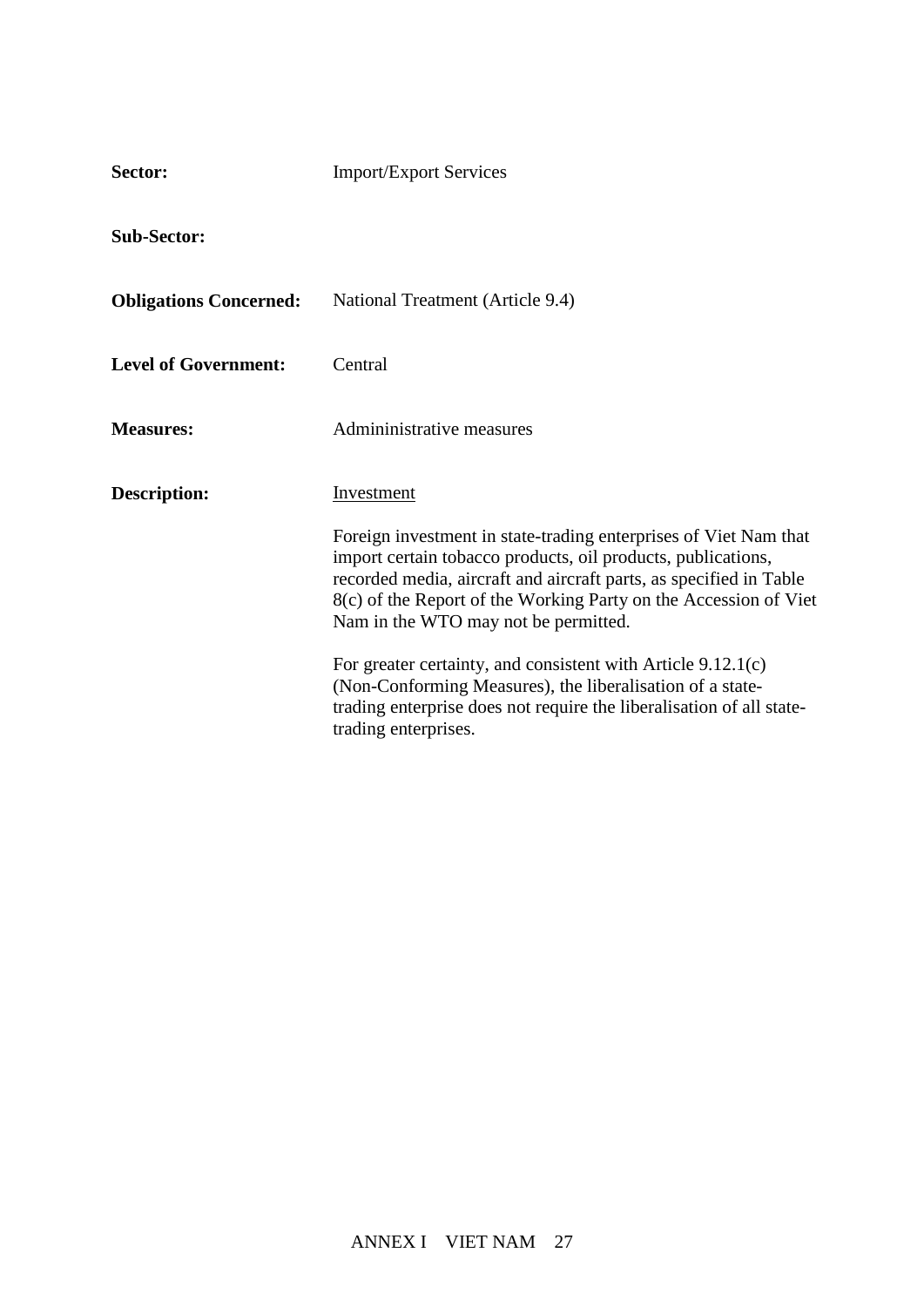| Sector:                       | Geodesy and Cartography                                                                                                                                                                                                                                                                                                         |  |
|-------------------------------|---------------------------------------------------------------------------------------------------------------------------------------------------------------------------------------------------------------------------------------------------------------------------------------------------------------------------------|--|
| <b>Sub-Sector:</b>            |                                                                                                                                                                                                                                                                                                                                 |  |
| <b>Obligations Concerned:</b> | National Treatment (Article 9.4)                                                                                                                                                                                                                                                                                                |  |
| <b>Level of Government:</b>   | Central                                                                                                                                                                                                                                                                                                                         |  |
| <b>Measures:</b>              | Decree No. 12/2002/ND-CP dated January 22, 2002                                                                                                                                                                                                                                                                                 |  |
| <b>Description:</b>           | Investment                                                                                                                                                                                                                                                                                                                      |  |
|                               | Foreign organisations and individuals carrying out, directly or in<br>cooperation with domestic organisations, geodesic and<br>cartographic activities in Viet Nam must have their geodesic and<br>cartographic projects approved by competent State bodies and be<br>granted permits for geodesic and cartographic activities. |  |
|                               | After completing the geodesic and cartographic projects, the<br>project investors must submit one copy of the results to the State<br>management agency in charge of geodesy and cartography.                                                                                                                                   |  |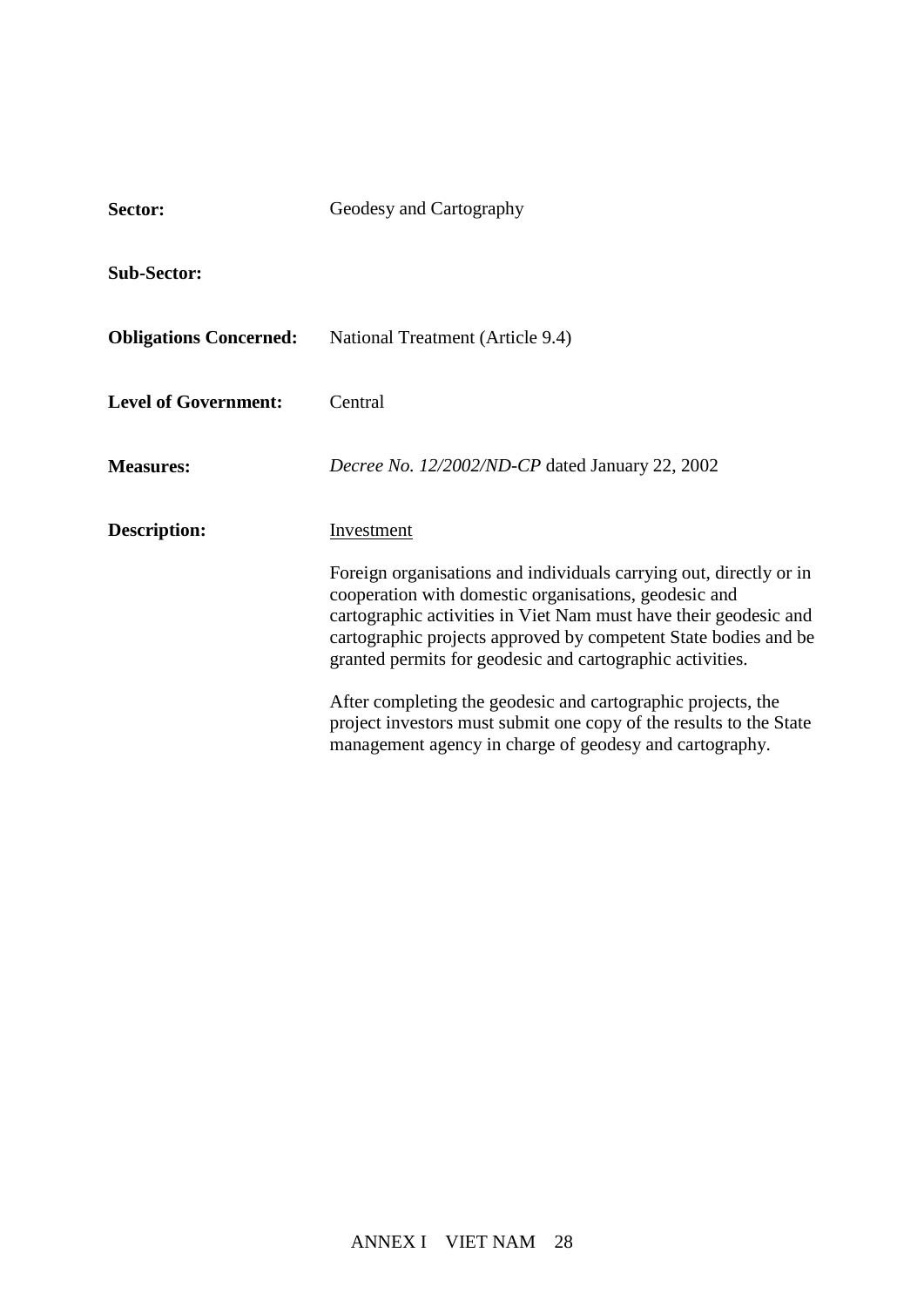| Sector:                       | Recreational, cultural and sporting services                                                                                                                                            |
|-------------------------------|-----------------------------------------------------------------------------------------------------------------------------------------------------------------------------------------|
| <b>Sub-Sector:</b>            | Amusement parks                                                                                                                                                                         |
| <b>Obligations Concerned:</b> | National Treatment (Article 9.4)<br>Most-Favoured-Nation Treatment (Article 9.5)<br>Performance Requirements (Article 9.10)<br>Senior Management and Boards of Directors (Article 9.11) |
| <b>Level of Government:</b>   | Central                                                                                                                                                                                 |

**Measures:**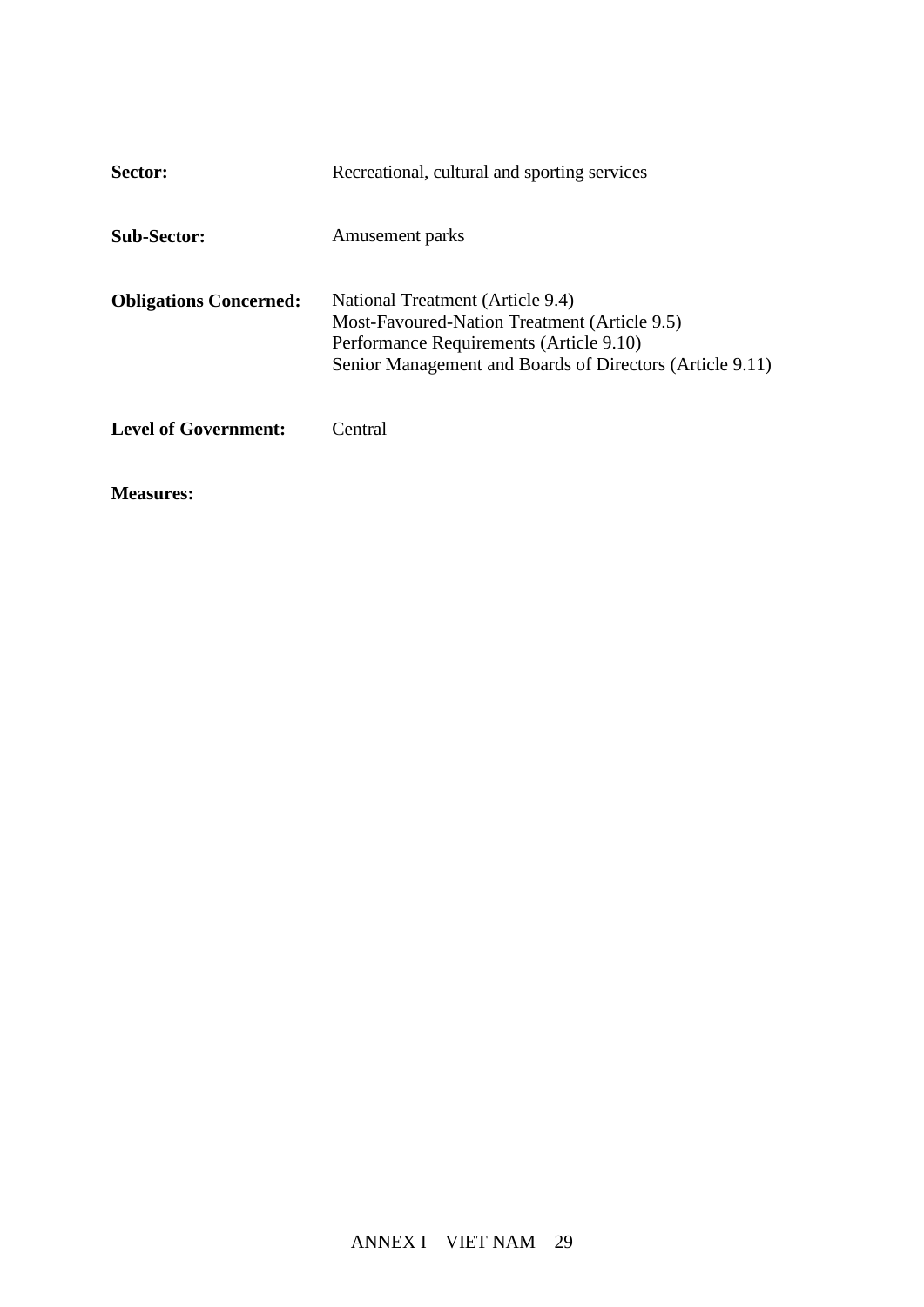| Sector:                       | Financial services provided by non-financial institutions,<br>excluding the provision and transfer of financial information and<br>advisory financial services |  |
|-------------------------------|----------------------------------------------------------------------------------------------------------------------------------------------------------------|--|
| <b>Sub-Sector:</b>            |                                                                                                                                                                |  |
| <b>Obligations concerned:</b> | National Treatment (Article 9.4)                                                                                                                               |  |
| <b>Level of Government:</b>   | Central                                                                                                                                                        |  |
| <b>Measures:</b>              | All existing non-conforming measures                                                                                                                           |  |
| Description:                  | Investment                                                                                                                                                     |  |
|                               | All existing non-conforming measures at the central level of<br>government.                                                                                    |  |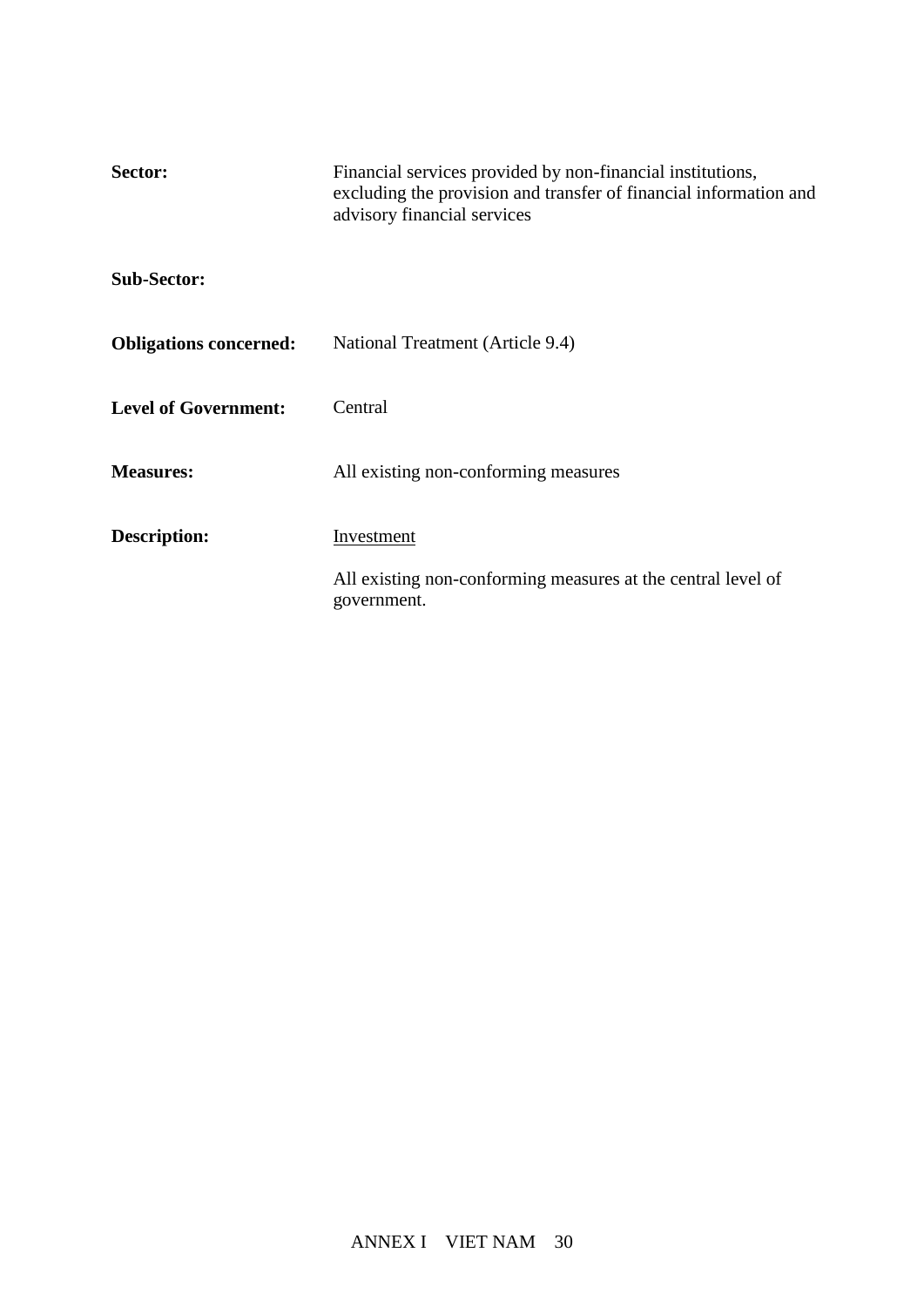| Sector:                       | Manufacture of tobacco products, including cigars and<br>cigarettes                                                                                                                                                                                   |  |
|-------------------------------|-------------------------------------------------------------------------------------------------------------------------------------------------------------------------------------------------------------------------------------------------------|--|
| <b>Sub-Sector:</b>            |                                                                                                                                                                                                                                                       |  |
| <b>Obligations Concerned:</b> | National Treatment (Article 9.4)                                                                                                                                                                                                                      |  |
| <b>Level of Government:</b>   | Central                                                                                                                                                                                                                                               |  |
| <b>Measures:</b>              | Decree No. 67/2013/ND-CP dated June 26, 2013                                                                                                                                                                                                          |  |
| Description:                  | Investment                                                                                                                                                                                                                                            |  |
|                               | Foreign investment in manufacturing of tobacco products,<br>including cigars and cigarettes, is not allowed, except through a<br>joint venture or the purchase of shares in a Vietnamese<br>enterprise with foreign equity not exceeding 49 per cent. |  |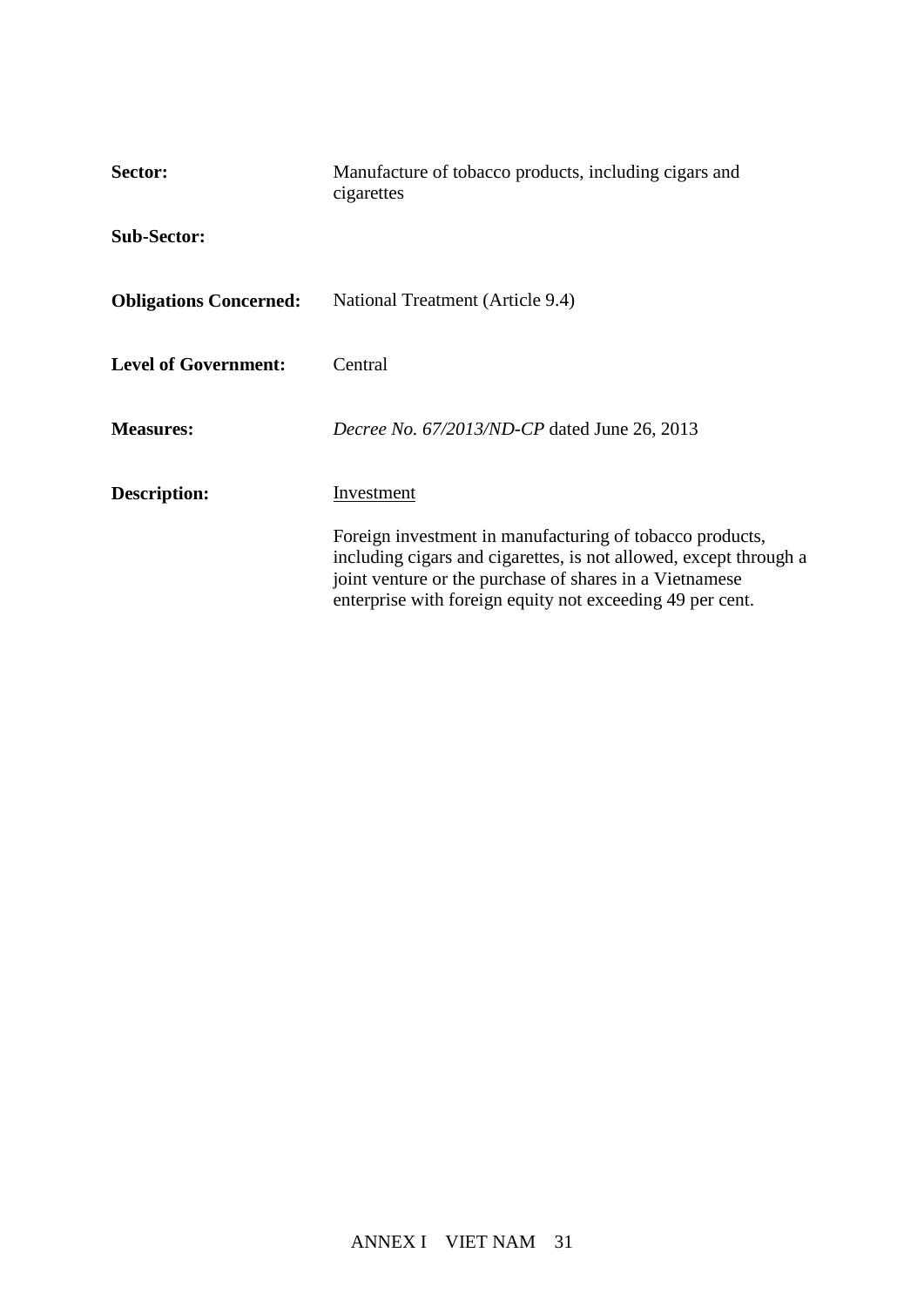| Sector:                       | Services incidental to energy distribution (CPC 887)                                                                                                          |  |  |
|-------------------------------|---------------------------------------------------------------------------------------------------------------------------------------------------------------|--|--|
| <b>Sub-Sector:</b>            |                                                                                                                                                               |  |  |
| <b>Obligations Concerned:</b> | National Treatment (Article 9.4 and Article 10.3)                                                                                                             |  |  |
| <b>Level of Government:</b>   | Central                                                                                                                                                       |  |  |
| <b>Measures:</b>              | Administrative measures                                                                                                                                       |  |  |
| Description:                  | <b>Investment and Cross-Border Trade in Services</b>                                                                                                          |  |  |
|                               | Foreign services suppliers are not allowed to supply services<br>incidental to energy distribution. Foreign investment in these<br>services is not permitted. |  |  |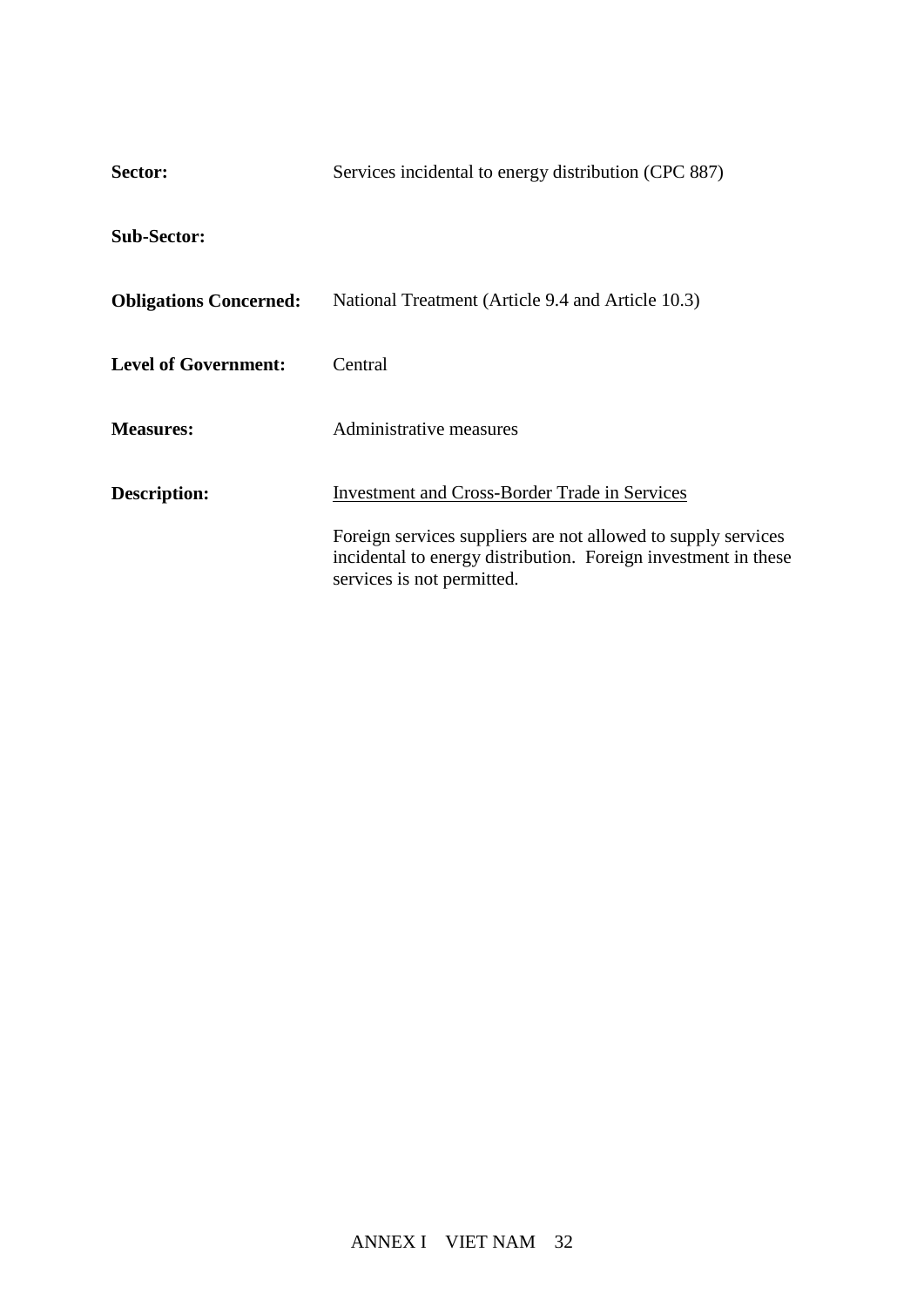| Sector:                       | Mining                                                                                                                                                                                                                                                                                                                                 |                                                                                                                                                                                                                                        |
|-------------------------------|----------------------------------------------------------------------------------------------------------------------------------------------------------------------------------------------------------------------------------------------------------------------------------------------------------------------------------------|----------------------------------------------------------------------------------------------------------------------------------------------------------------------------------------------------------------------------------------|
| <b>Sub-Sector:</b>            |                                                                                                                                                                                                                                                                                                                                        |                                                                                                                                                                                                                                        |
| <b>Obligations Concerned:</b> | National Treatment (Article 9.4)<br>Most-Favoured-Nation Treatment (Article 9.5)<br>Performance Requirements (Article 9.10)<br>Senior Management and Boards of Directors (Article 9.11)                                                                                                                                                |                                                                                                                                                                                                                                        |
| <b>Level of Government:</b>   | Central                                                                                                                                                                                                                                                                                                                                |                                                                                                                                                                                                                                        |
| <b>Measures:</b>              | Administrative measures                                                                                                                                                                                                                                                                                                                |                                                                                                                                                                                                                                        |
| <b>Description:</b>           | Investment<br>Foreign investment in exploitation of minerals shall not be<br>accepted unless the Vietnamese competent authorities advise the<br>applicant that the investment is likely to be of net benefit to Viet<br>Nam. In making this determination, the competent authority<br>may consider the following factors: <sup>6</sup> |                                                                                                                                                                                                                                        |
|                               | (a)                                                                                                                                                                                                                                                                                                                                    | the effect of the investment on the level and<br>nature of economic activity in Viet Nam,<br>including the effect on employment, on the use<br>of parts, components and services produced in<br>Viet Nam and on exports from Viet Nam; |
|                               | (b)                                                                                                                                                                                                                                                                                                                                    | the degree and significance of participation by<br>Vietnamese in the investment;                                                                                                                                                       |
|                               | (c)                                                                                                                                                                                                                                                                                                                                    | the effect of the investment on productivity,<br>industrial efficiency, technological development<br>and product innovation in Viet Nam;                                                                                               |
|                               | (d)                                                                                                                                                                                                                                                                                                                                    | the effect of the investment on competition<br>within an industry or industries in Viet Nam;                                                                                                                                           |
|                               | (e)                                                                                                                                                                                                                                                                                                                                    | the compatibility of the investment with national<br>industrial, economic and cultural policies, taking<br>into consideration industrial, economic and                                                                                 |

 6 Foreign investors do not have to comply with all the criteria to obtain the mining licence.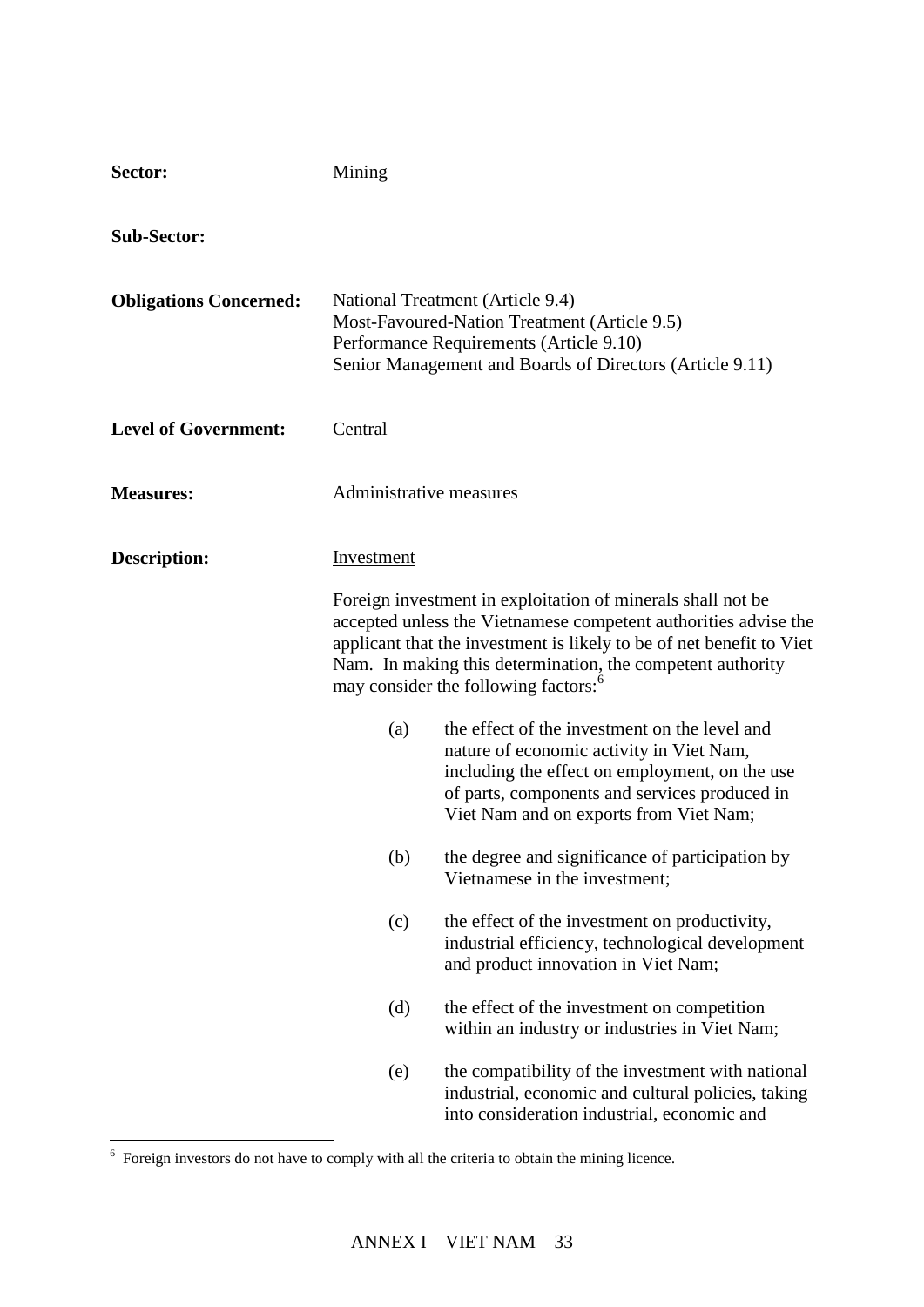cultural policy objectives enunciated by the government or legislature of any province likely to be significantly affected by the investment; and

(f) the contribution of the investment to Viet Nam s ability to compete in world markets.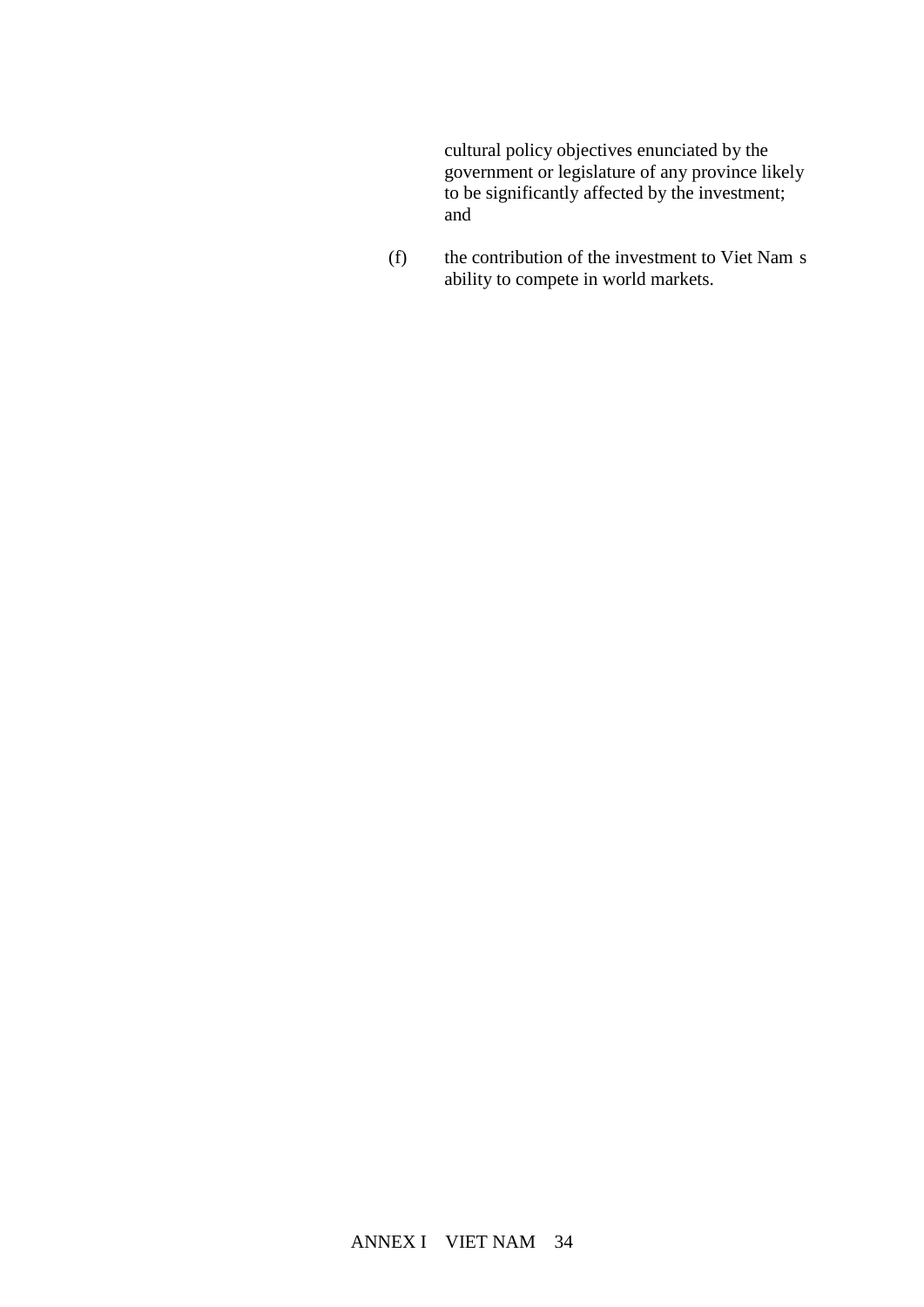| Sector:                       | Oil and Gas                                                                                                                                                                                                                                                                                                                                                                                                                                                                                                                                                                                                                                                                                                                                                                                                                                                                         |  |
|-------------------------------|-------------------------------------------------------------------------------------------------------------------------------------------------------------------------------------------------------------------------------------------------------------------------------------------------------------------------------------------------------------------------------------------------------------------------------------------------------------------------------------------------------------------------------------------------------------------------------------------------------------------------------------------------------------------------------------------------------------------------------------------------------------------------------------------------------------------------------------------------------------------------------------|--|
| <b>Sub-Sector:</b>            | Oil and gas exploration, prospecting and exploitation                                                                                                                                                                                                                                                                                                                                                                                                                                                                                                                                                                                                                                                                                                                                                                                                                               |  |
| <b>Obligations Concerned:</b> | National Treatment (Article 9.4)<br>Most-Favoured-Nation Treatment (Article 9.5)<br>Performance Requirements (Article 9.10)                                                                                                                                                                                                                                                                                                                                                                                                                                                                                                                                                                                                                                                                                                                                                         |  |
| <b>Level of Government:</b>   | Central                                                                                                                                                                                                                                                                                                                                                                                                                                                                                                                                                                                                                                                                                                                                                                                                                                                                             |  |
| <b>Measures:</b>              | The Petroleum Law 1993<br>The 2000 Law No.19/2000/QH10 Amending and<br>Supplementing a Number of Articles of the Petroleum Law<br>1993<br>The 2008 Law No.10/2008/QH12 Amending and Supplementing<br>a Number of Articles of the Petroleum Law 1993, which was<br>amended and supplemented under Law 19/2000/QH10<br>Amending and Supplementing a Number of Articles of the<br>Petroleum Law                                                                                                                                                                                                                                                                                                                                                                                                                                                                                        |  |
| <b>Description:</b>           | Investment<br>Viet Nam Oil and Gas Group (PETROVIETNAM) is the sole<br>authorised company with respect to oil and gas exploration,<br>prospecting and exploitation. A contract with<br>PETROVIETNAM is required for oil and gas activities in Viet<br>Nam. Sub-contracts may be awarded to foreign contractors,<br>but priority may be given to Vietnamese organisations and<br>individuals.<br>The execution of oil and gas contracts and their transfer to<br>another entity must be approved by the Prime Minister.<br>In special cases <sup>7</sup> , the following matters are also subject to the<br>Mofj b J fkfppo $p$ mmols $i7(i)$ the extension of the prospecting<br>period or the term of an oil and gas contract; and (ii) the<br>suspension time limit, not to exceed three years, in cases where<br>the parties to an oil and gas contract negotiate to suspend the |  |

<sup>&</sup>lt;sup>7</sup> For special cases, the Government shall prescribe conditions for suspending the execution of a number of rights and obligations under an oil and gas contract, and conditions and procedures for extending exploration and prospecting period or the term of an oil and gas contract.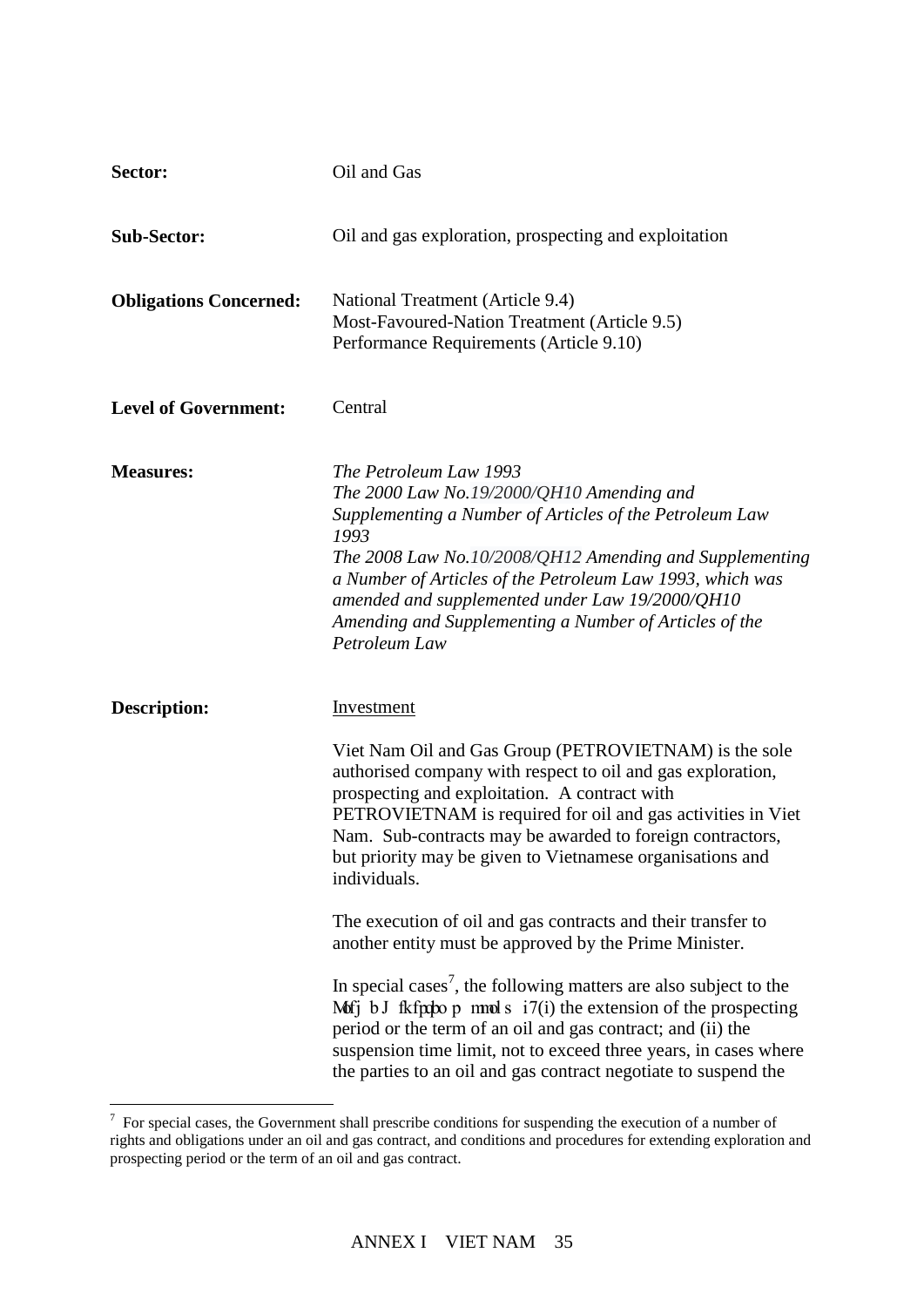execution of a number of rights and obligations under an oil and gas contract when circumstances do not allow for prompt execution of the contract.

PETROVIETNAM has the preemptive right to buy part or all of an oil and gas contract to be transferred.

Foreign investors may only supply flight operation services for oil and gas activities through joint venture contracts with Vietnamese companies.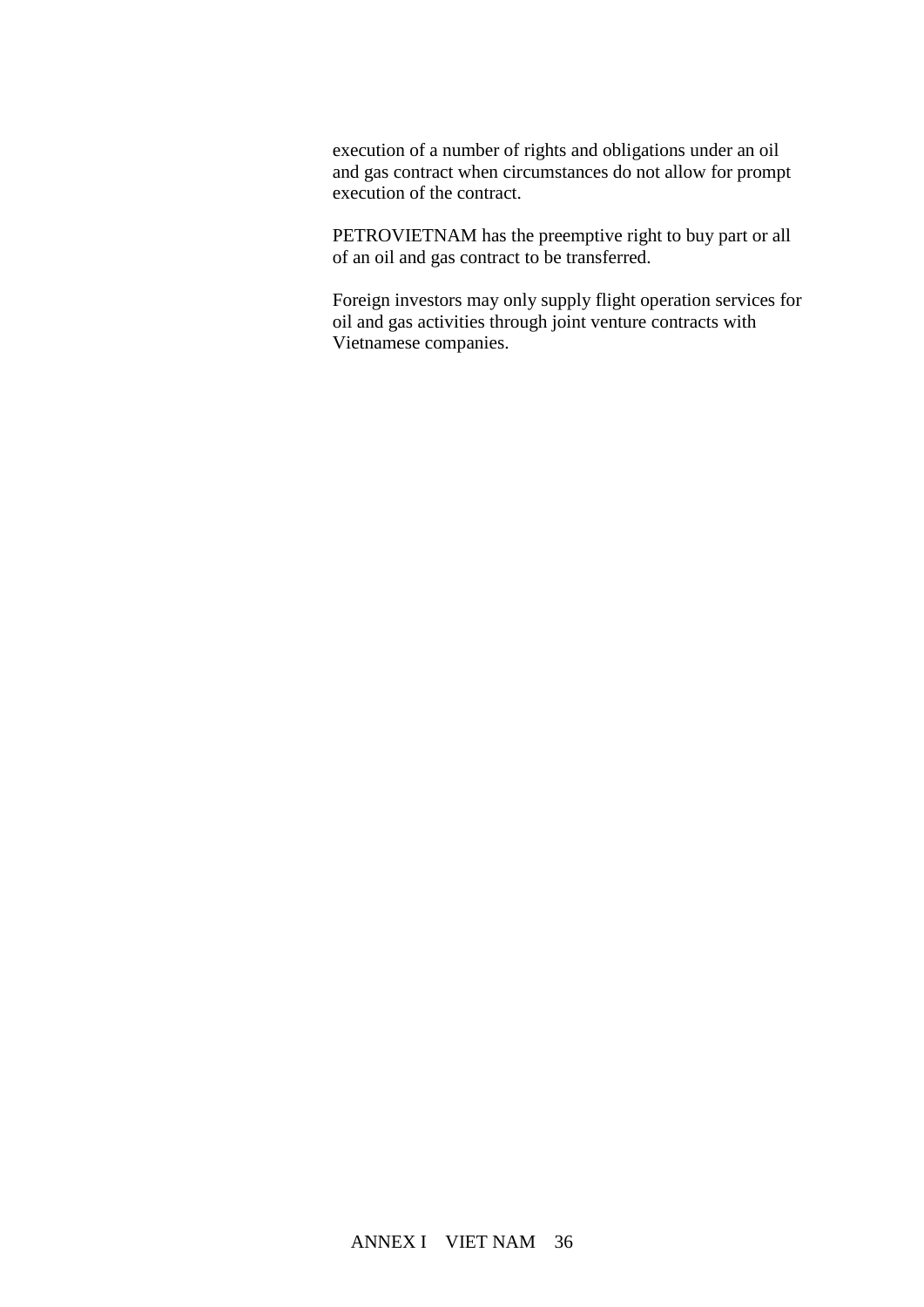| Sector:                       | <b>Business Services</b>                                                                                                                                            |  |  |
|-------------------------------|---------------------------------------------------------------------------------------------------------------------------------------------------------------------|--|--|
| <b>Sub-Sector:</b>            | Asset appraisal                                                                                                                                                     |  |  |
| <b>Obligations Concerned:</b> | National Treatment (Article 9.4)                                                                                                                                    |  |  |
| <b>Level of Government:</b>   | Central                                                                                                                                                             |  |  |
| <b>Measures:</b>              | <i>Decree No. 23</i> , $-H$ - <i>CP</i> dated August 6, 2013 promulgating<br>the implementation of some articles of the Law on Price on<br>price appraisal          |  |  |
| <b>Description:</b>           | Investment<br>Foreign organisations may not supply asset appraisal services<br>except:                                                                              |  |  |
|                               | when they are organisations legally established<br>(a)<br>and supplying asset appraisal services in their<br>home country; and                                      |  |  |
|                               | (b)<br>in partnership with a Vietnamese asset appraisal<br>enterprise through a limited liability company<br>with two or more members, or a joint stock<br>company. |  |  |
|                               | Foreign individuals are not permitted to supply asset appraisal<br>services.                                                                                        |  |  |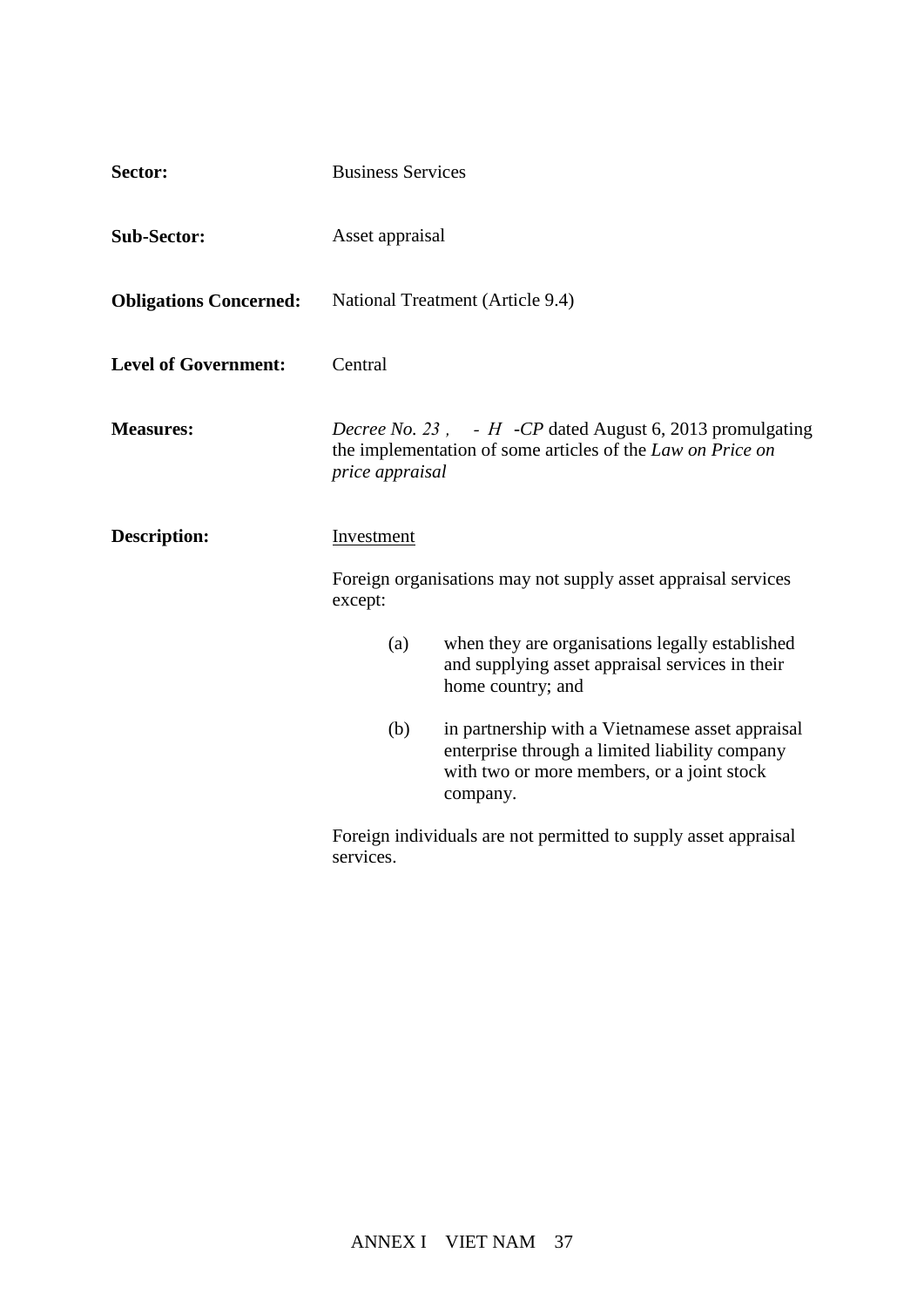| Sector:                       | <b>Real Estate</b>               |       |                                                                                                                                                                                                                                                                             |
|-------------------------------|----------------------------------|-------|-----------------------------------------------------------------------------------------------------------------------------------------------------------------------------------------------------------------------------------------------------------------------------|
| <b>Sub-Sector:</b>            |                                  |       |                                                                                                                                                                                                                                                                             |
| <b>Obligations Concerned:</b> | National Treatment (Article 9.4) |       |                                                                                                                                                                                                                                                                             |
| <b>Level of Government:</b>   | Central                          |       |                                                                                                                                                                                                                                                                             |
| <b>Measures:</b>              | <b>Estate Business</b>           |       | Law No. 66/2014/QH13 dated November 25, 2014 on Real                                                                                                                                                                                                                        |
| <b>Description:</b>           | <b>Investment</b>                |       |                                                                                                                                                                                                                                                                             |
|                               |                                  |       | With respect to the construction, lease, purchase, lease-purchase<br>and transfer of real estate properties, the Law on Real Estate<br><i>Business</i> provides more limited rights to foreign entities than<br>Vietnamese entities. Foreign invested enterprises may only: |
|                               | (a)                              |       | with respect to residential real estate:                                                                                                                                                                                                                                    |
|                               |                                  | (i)   | construct residential real estate for sale,<br>lease or lease-purchase on land allocated<br>by the State;                                                                                                                                                                   |
|                               |                                  | (ii)  | construct residential real estate for lease on<br>land leased by the State;                                                                                                                                                                                                 |
|                               |                                  | (iii) | purchase, lease-purchase or rent<br>commercial residential real estate in<br>housing development investment projects;                                                                                                                                                       |
|                               |                                  | (iv)  | rent residential real-estate for sub-lease;<br>and                                                                                                                                                                                                                          |
|                               |                                  | (v)   | obtain the transfer of residential real estate<br>projects, partly or as a whole, to construct<br>residential buildings for sale or for lease;                                                                                                                              |
|                               | (b)                              |       | with respect to commercial real estate:                                                                                                                                                                                                                                     |
|                               |                                  | (i)   | construct commercial buildings for sale,                                                                                                                                                                                                                                    |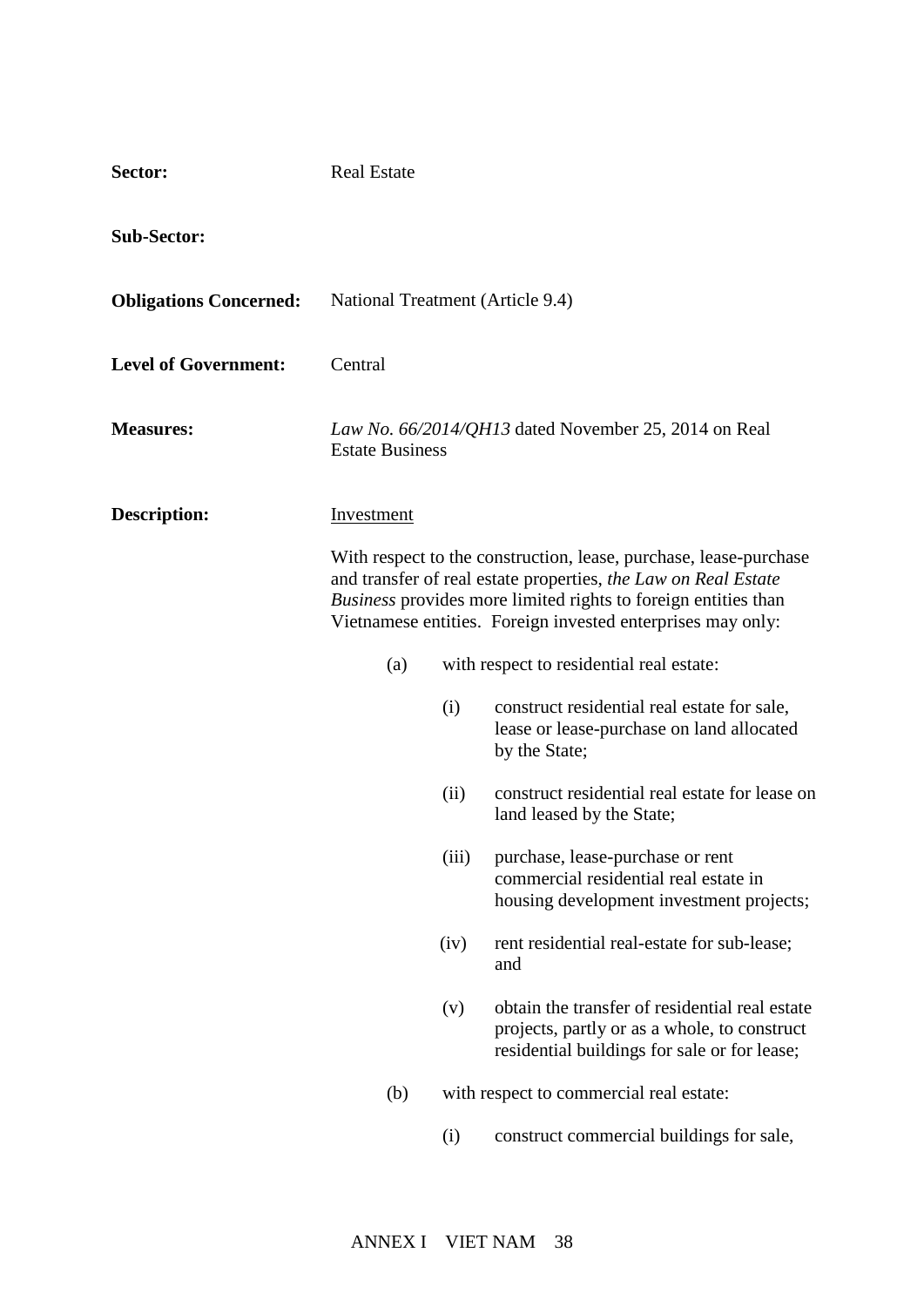lease or lease-purchase on land leased by the State;

- (ii) construct commercial buildings on land which is leased out in industrial parks, industrial complexes, export-processing zones, hi-tech zones or economic zones for trading for their proper land use;
- (iii) purchase or lease-purchase commercial real estate for use according to their proper utility;
- (iv) rent commercial real estate for use or sublease; and
- (v) obtain the transfer of commercial real estate projects, partly or as a whole, to construct commercial buildings for sale or for lease.

For greater certainty, foreign invested enterprises may also supply real estate brokerage services, real estate exchange floors, real estate consulting services and real estate management services, with respect to both residential and commercial real estate.

For greater certainty, foreign invested enterprises, foreign individuals and organisations are only allowed to carry out the activities enumerated above.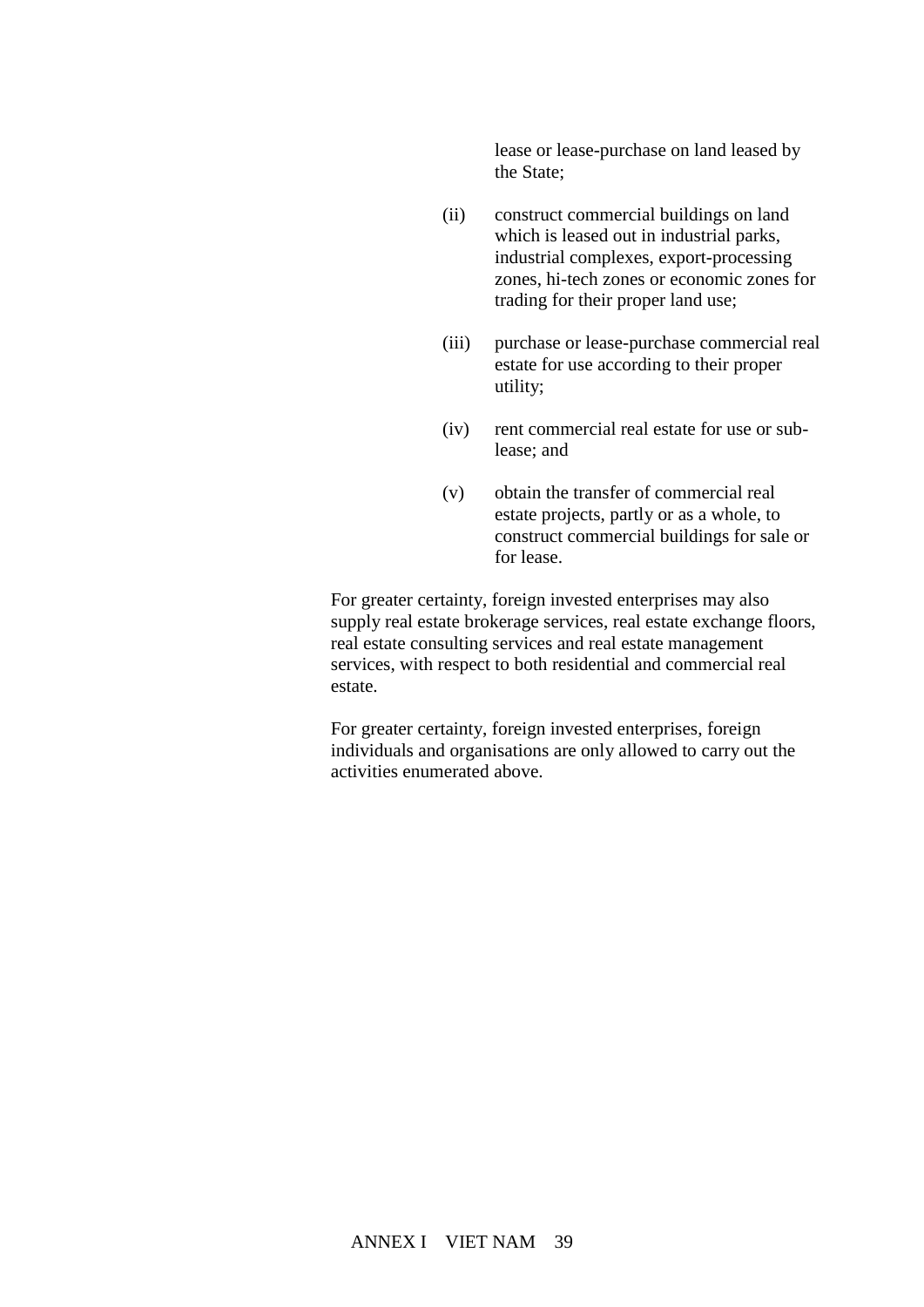| Sector:                       | <b>Security Systems Services</b>                                                            |  |
|-------------------------------|---------------------------------------------------------------------------------------------|--|
| <b>Sub-Sector:</b>            |                                                                                             |  |
| <b>Obligations Concerned:</b> | National Treatment (Article 9.4)                                                            |  |
| <b>Level of Government:</b>   | Central                                                                                     |  |
| <b>Measures:</b>              | Decree No. 52/2008/ND-CP dated 22 April, 2008 on<br>management of security service business |  |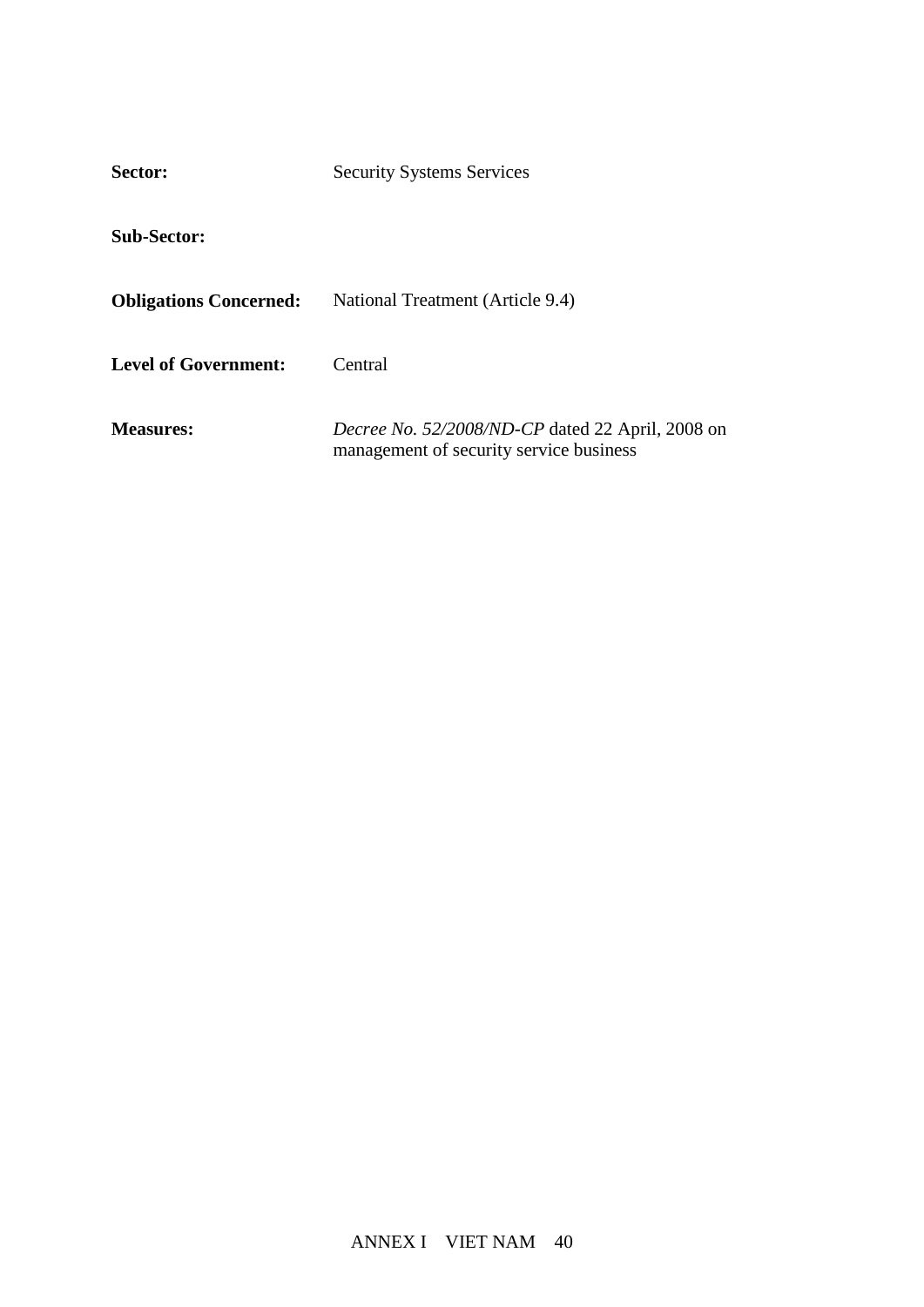| Sector:                       | Air Transportation, including domestic and international air<br>transportation services                                                                                                                                                                                                                                                                                                                                                                                           |  |
|-------------------------------|-----------------------------------------------------------------------------------------------------------------------------------------------------------------------------------------------------------------------------------------------------------------------------------------------------------------------------------------------------------------------------------------------------------------------------------------------------------------------------------|--|
| <b>Sub-Sector:</b>            |                                                                                                                                                                                                                                                                                                                                                                                                                                                                                   |  |
| <b>Obligations Concerned:</b> | National Treatment (Article 9.4)<br>Senior Management and Boards of Directors (Article 9.11)                                                                                                                                                                                                                                                                                                                                                                                      |  |
| <b>Level of Government:</b>   | Central                                                                                                                                                                                                                                                                                                                                                                                                                                                                           |  |
| <b>Measures:</b>              | Decree No. 30/2013/ND-CP dated 8 April 2013                                                                                                                                                                                                                                                                                                                                                                                                                                       |  |
| <b>Description:</b>           | Investment<br>Aggregate foreign capital contribution or equity is restricted to<br>no more than 30 per cent of chartered capital or shares of a<br>Vietnamese airline. A Vietnamese individual or legal person<br>who is not a foreign invested enterprise must hold the largest<br>percentage of chartered capital or shares in the airline.<br>At least two-thirds of the total members of the executive board<br>of a foreign invested airline established in Viet Nam must be |  |
|                               | Vietnamese. The Director General (or Director) and the legal<br>representative of a foreign invested airline established in Viet<br>Nam must be Vietnamese.                                                                                                                                                                                                                                                                                                                       |  |